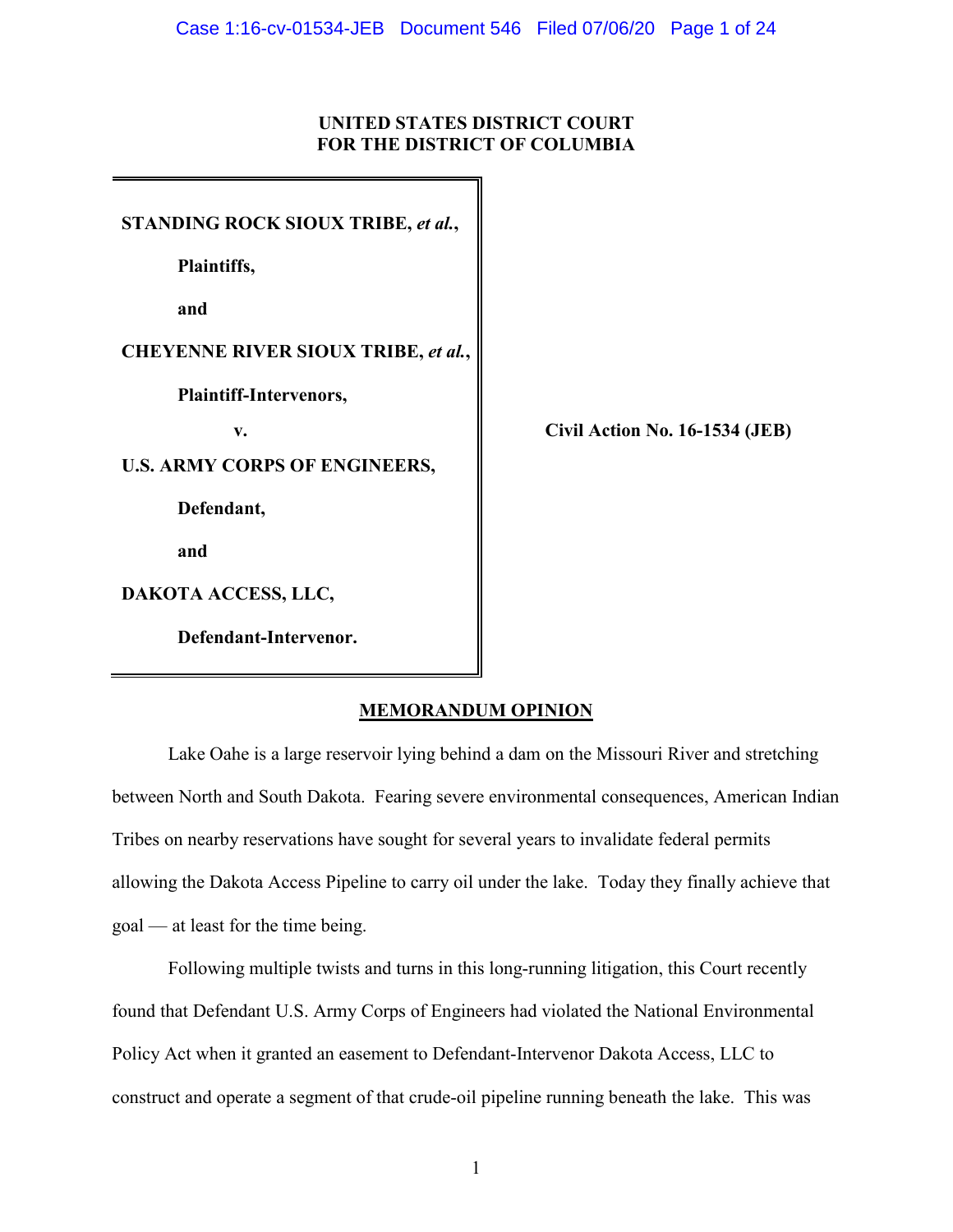# Case 1:16-cv-01534-JEB Document 546 Filed 07/06/20 Page 2 of 24

because the Corps had failed to produce an Environmental Impact Statement despite conditions that triggered such a requirement. The Court consequently remanded the case to the agency to prepare such an EIS, but it asked for separate briefing on the appropriate interim remedy. In other words, the Court asked the parties whether the easement should be vacated and the pipeline emptied during the remand process. Although mindful of the disruption such a shutdown will cause, the Court now concludes that the answer is yes. Clear precedent favoring vacatur during such a remand coupled with the seriousness of the Corps' deficiencies outweighs the negative effects of halting the oil flow for the thirteen months that the Corps believes the creation of an EIS will take.

# **I. Background**

The Court recounts here only the background information necessary to set the stage for the remedy analysis. For the full history of this case, the interested reader can refer to the Court's ten prior Opinions in this matter. See, e.g., Standing Rock Sioux Tribe v. U.S. Army Corps. of Eng'rs (Standing Rock III), 255 F. Supp. 3d 101, 114–16 (D.D.C. 2017); see also ECF Nos. 39, 158, 206, 239, 284, 304, 392, 418, 496. The Court begins with the relevant statute and then describes the procedural history of the litigation.

#### A. Statutory Scheme

The National Environmental Policy Act requires agencies to "consider every significant aspect of the environmental impact of a proposed action," Balt. Gas & Elec. Co. v. NRDC, 462 U.S. 87, 97 (1983) (quoting Vt. Yankee Nuclear Power Corp v. NRDC, 435 U.S. 519, 553 (1978)), so as to "inform the public that it has indeed considered environmental concerns in its decisionmaking process." Id. (citing Weinberger v. Catholic Action of Haw., 454 U.S. 139, 143 (1981)). In order to achieve these goals, NEPA imposes on agencies certain procedural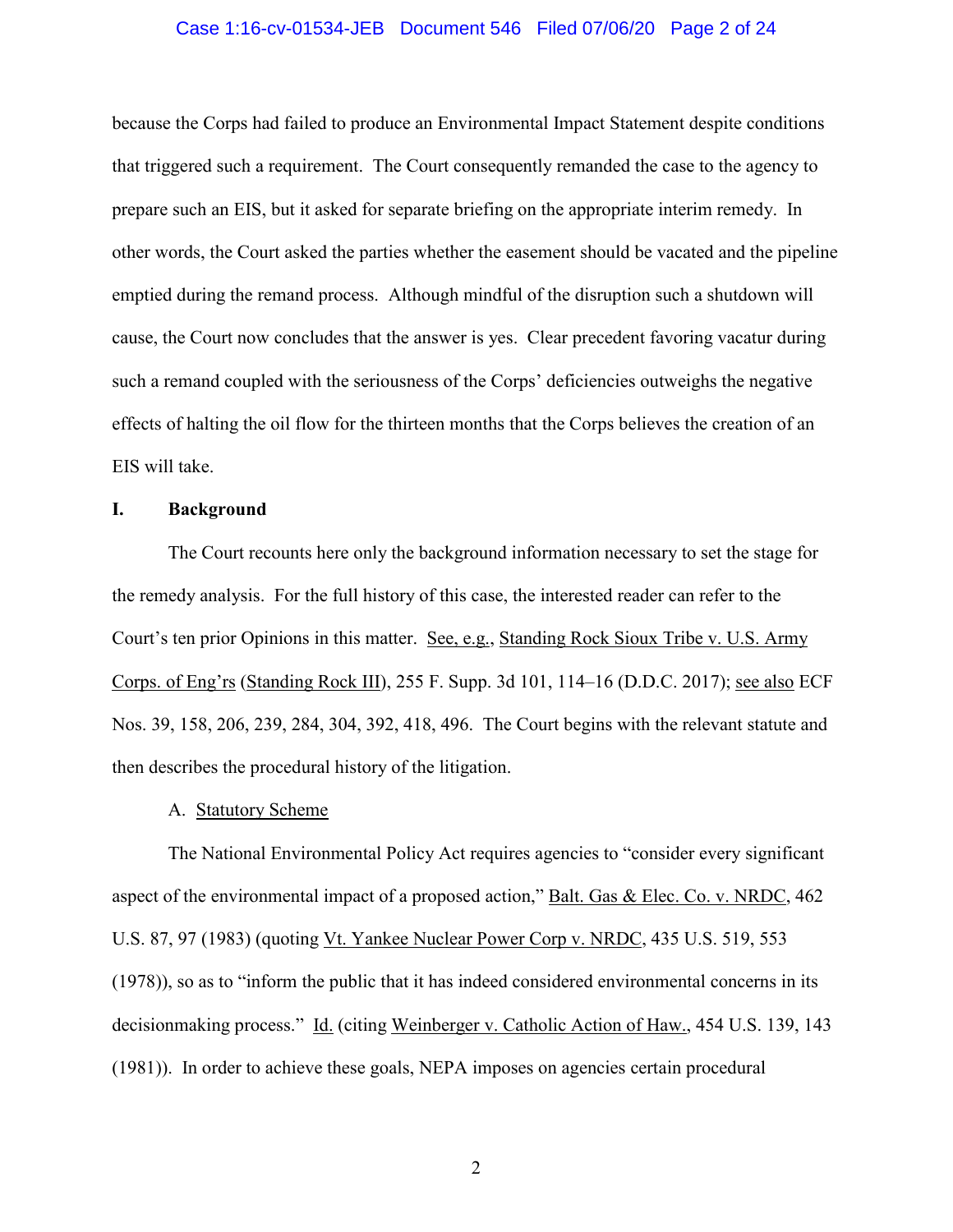# Case 1:16-cv-01534-JEB Document 546 Filed 07/06/20 Page 3 of 24

requirements, Citizens Against Burlington, Inc. v. Busey, 938 F.2d 190, 193–94 (D.C. Cir. 1991), but it "does not mandate particular consequences." Id. at 194.

First, an agency must draft an Environmental Assessment, see 40 C.F.R. § 1501.4(b), that "[b]riefly provide[s] sufficient evidence and analysis for determining whether to prepare an environmental impact statement [EIS] or a finding of no significant impact [FONSI]." Id. § 1508.9(a). "If any 'significant' environmental impacts might result from the proposed agency action[,] then an EIS must be prepared before agency action is taken." Grand Canyon Trust v. FAA, 290 F.3d 339, 340 (D.C. Cir. 2002) (quoting Sierra Club v. Peterson, 717 F.2d 1409, 1415 (D.C. Cir. 1983)); see also 42 U.S.C. § 4332(2)(C) (requiring statement of environmental impact of any proposed action "significantly affecting the quality of the human environment"). If, on the other hand, the agency determines that no EIS is required, it must prepare either a FONSI or a Mitigated FONSI, depending on whether the lack of significant impact results from an agency's commitment to mitigation measures. See 40 C.F.R. §§ 1501.4(e), 1508.13; Council on Environmental Quality, Appropriate Use of Mitigation and Monitoring and Clarifying the Appropriate Use of Mitigated Findings of No Significant Impact 2, 7 (2011), https://ceq.doe.gov/ docs/ceq-regulations-and-guidance/Mitigation\_and\_Monitoring\_Guidance\_14Jan2011.pdf.

In order to determine whether its actions may result in "significant" environmental impacts — and therefore whether it must prepare an EIS — an agency must examine both the "context" and the "intensity" of the action. See 40 C.F.R. § 1508.27. [I]n evaluating intensity," the agency must consider ten factors,  $\underline{\text{id}}$ . § 1508.27(b), only one of which is relevant here. "Implicating any one of the[se] factors may be sufficient to require development of an EIS." Nat'l Parks Conservation Ass'n v. Semonite, 916 F.3d 1075, 1082 (D.C. Cir. 2019) (citing Grand Canyon Trust, 290 F.3d at 347). The decision here turned on the fourth of these factors — "[t]he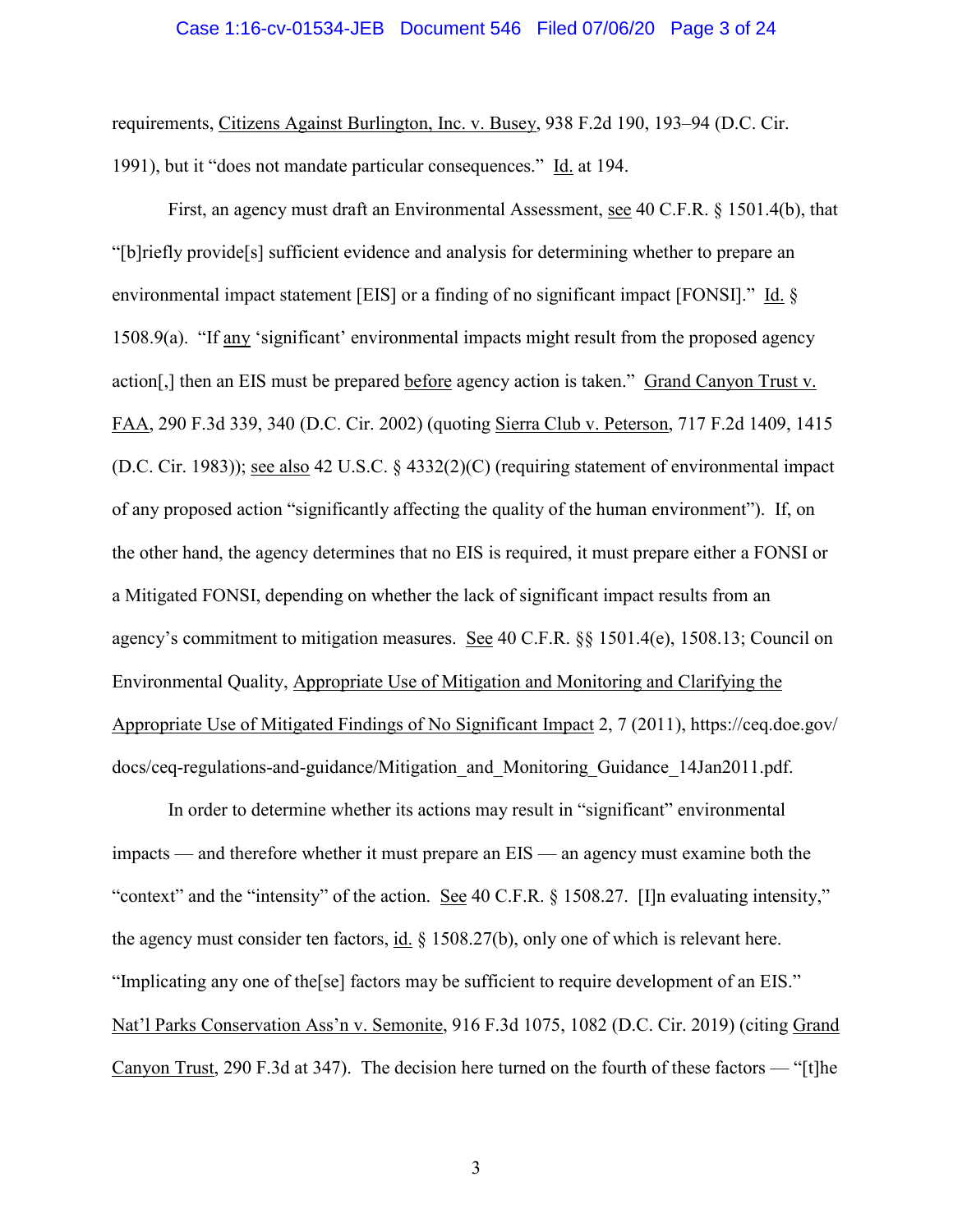#### Case 1:16-cv-01534-JEB Document 546 Filed 07/06/20 Page 4 of 24

degree to which the effects on the quality of the human environment are likely to be highly controversial." 40 C.F.R. § 1508.27(b)(4).

Effects are "controversial" where "substantial dispute exists as to the size, nature, or effect of the major federal action rather than to the existence of opposition to a use." Town of Cave Creek v. FAA, 325 F.3d 320, 331 (D.C. Cir. 2003) (emphasis omitted) (quoting Found. for N. Am. Wild Sheep v. USDA, 681 F.2d 1172, 1182 (9th Cir. 1982)). While "what constitutes the type of 'controversy' that requires a full EIS is not entirely clear," Nat'l Parks Conservation Ass'n v. United States, 177 F. Supp. 3d 1, 33 (D.D.C. 2016) (quoting Nat'l Wildlife Fed'n v. Norton, 332 F. Supp. 2d 170, 184 (D.D.C. 2004)), "something more is required besides the fact that some people may be highly agitated and be willing to go to court over the matter." Id. (quoting Fund for Animals v. Frizzell, 530 F.2d 982, 988 n.15 (D.C. Cir. 1975)).

# B. Procedural History

This case involves efforts by several American Indian Tribes to enjoin Defendant United States Army Corps of Engineers from permitting Defendant-Intervenor Dakota Access, LLC to constructe and operate a segment of its oil pipeline under Lake Oahe, which lies on the Missouri River. In 2016, Plaintiff Standing Rock Sioux Tribe filed its Complaint in this Court, followed shortly by Plaintiff-Intervenor Cheyenne River Sioux Tribe and later by Plaintiffs Oglala and Yankton Sioux Tribes, the latter two in cases that have now been consolidated into the present one. Standing Rock Sioux Tribe v. U.S. Army Corps of Eng'rs (Standing Rock VI), No. 16- 1534, 2020 WL 1441923, at \*3 (D.D.C. Mar. 25, 2020). Early on, both Standing Rock and Cheyenne River were unsuccessful in seeking preliminary injunctions under the National Historic Preservation Act and the Religious Freedom Restoration Act. Standing Rock Sioux Tribe v. U.S. Army Corps of Eng'rs (Standing Rock II), 239 F. Supp. 3d 77, 100 (D.D.C. 2017);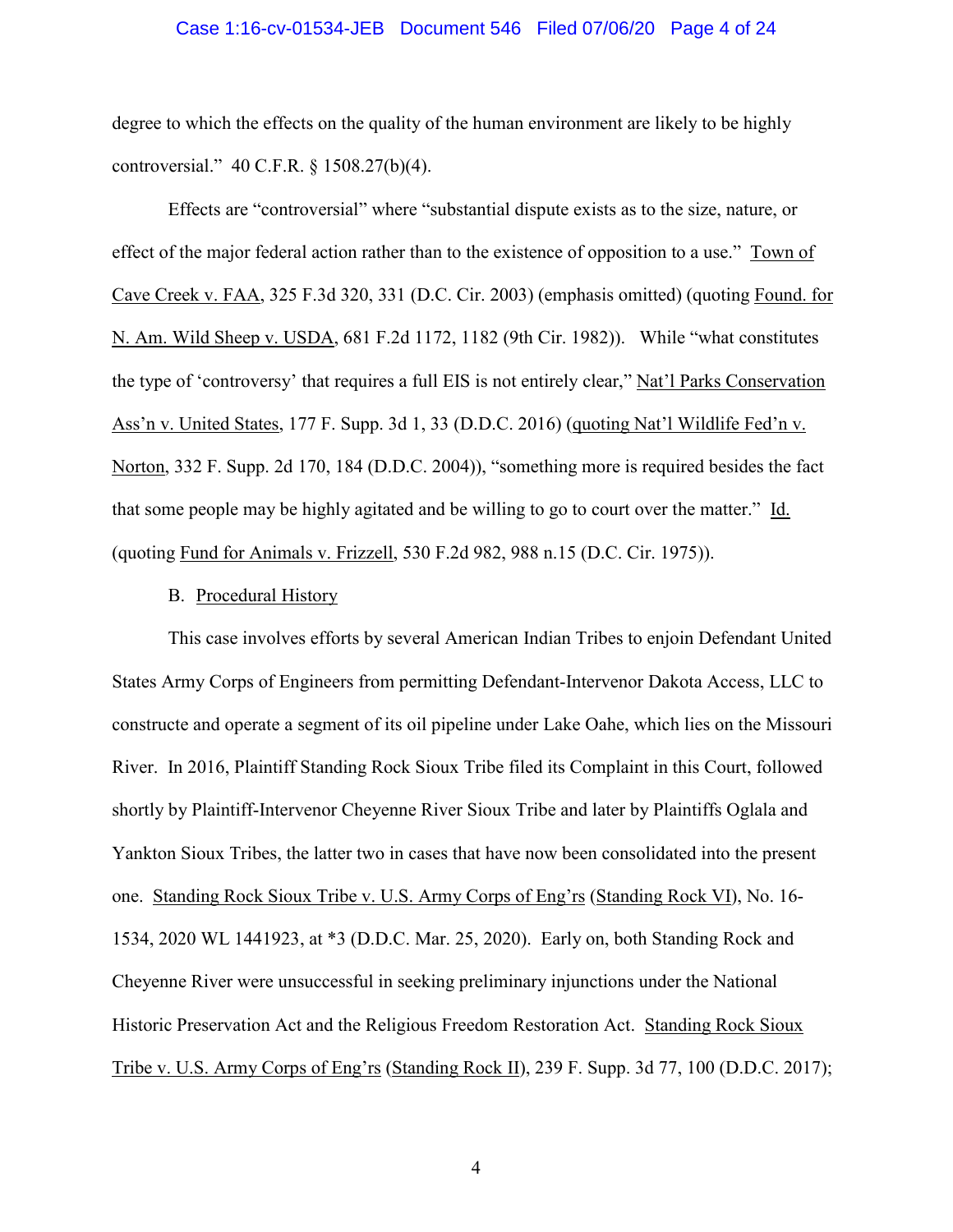# Case 1:16-cv-01534-JEB Document 546 Filed 07/06/20 Page 5 of 24

Standing Rock Sioux Tribe v. U.S. Army Corps of Eng'rs (Standing Rock I), 205 F. Supp. 3d 4, 37 (D.D.C. 2016). In between these two Opinions, the Corps "announced that DAPL construction would be suspended pending the Corps' reconsideration of its statutory obligations" under NEPA. Standing Rock VI, 2020 WL 1441923, at \*3. A few months later, however, following the change of administration in January 2017 and a presidential memorandum urging acceleration of the project, the Corps again reconsidered and decided to move forward. Id. It granted the sought permit, construction was completed, and oil commenced flowing through the Dakota Access Pipeline. Standing Rock III, 255 F. Supp. 3d at 120.

Undeterred, later in 2017, Standing Rock and Cheyenne River switched focus and "sought summary judgment under [the National Environmental Policy Act], arguing that the Corps was required to prepare an [Environmental Impact Statement], and Defendants similarly cross-moved." Standing Rock VI, 2020 WL 1441923, at \*4. The Court found that the Corps' decision "not to issue an EIS largely complied with NEPA," but three "substantial exceptions" to that compliance necessitated a remand. Standing Rock III, 255 F. Supp. 3d at 147. Specifically, the Court "found wanting the Corps' analysis of: (1) whether the project's effects were likely to be highly controversial; (2) the impact of an oil spill on the Tribe's fishing and hunting rights under the Treaty of 1851; and (3) 'whether,' under a required environmental-justice analysis, 'Standing Rock would be disproportionately harmed by a spill.'" Standing Rock VI, 2020 WL 1441923, at \*5 (citations omitted) (quoting Standing Rock III, 255 F. Supp. 3d at 140). This raised the significant question of whether the permit should be vacated — and the oil flow arrested — during the remand. In a subsequent Opinion, the Court declined to so order, finding that there was a "'serious possibility' that the Corps w[ould] be able to substantiate its prior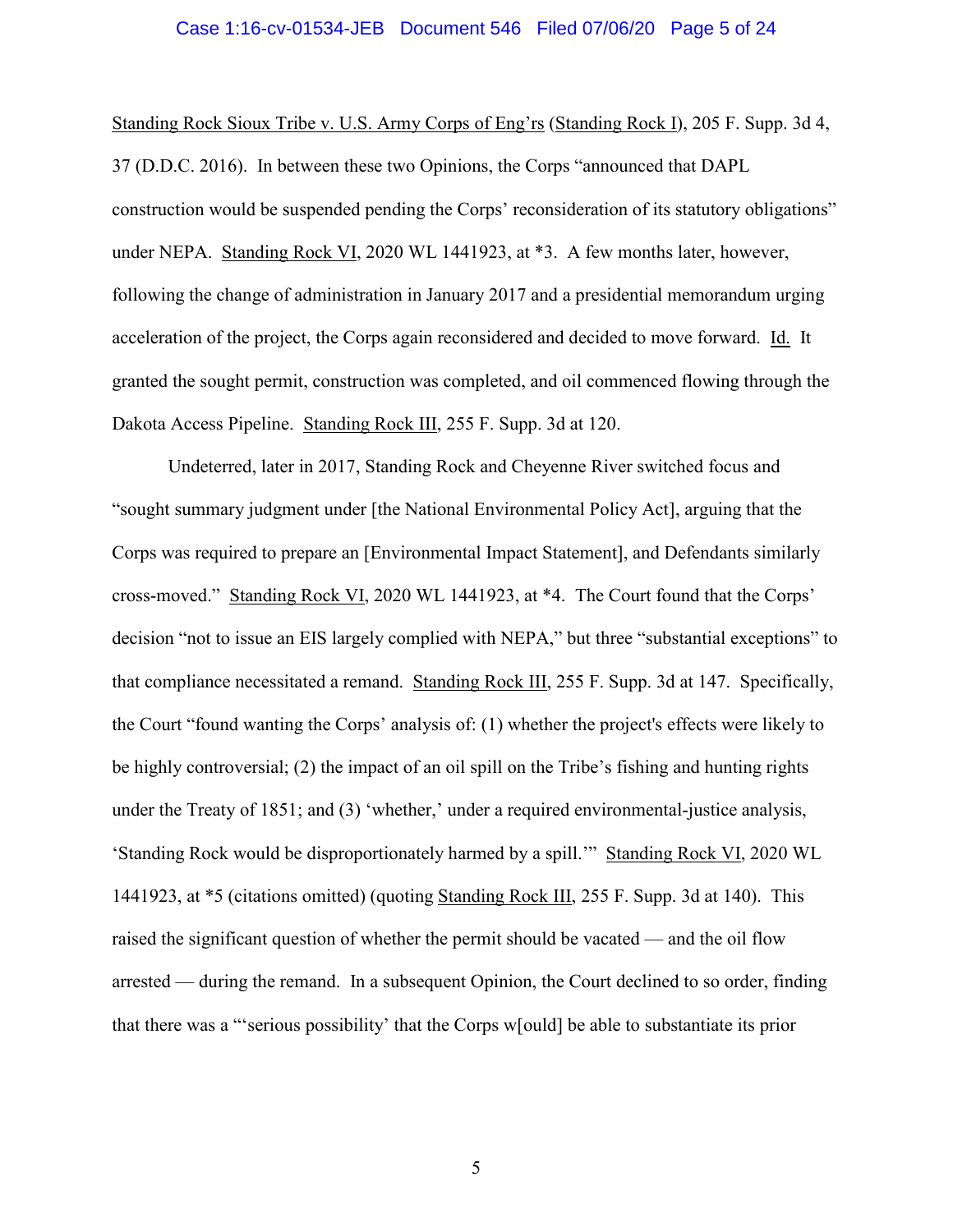conclusions." Standing Rock Sioux Tribe v. U.S. Army Corps of Eng'rs (Standing Rock IV), 282 F. Supp. 3d 91, 109 (D.D.C. 2017).

During the remand, which stretched on for well over a year, the D.C. Circuit "issued a significant opinion clarifying a court's role in reviewing an agency's finding that a project was not 'highly controversial.'" Standing Rock VI, 2020 WL 1441923, at \*7. In Semonite, that court held that it was not sufficient for an agency to simply "acknowledge and try to address concerns raised during the NEPA process." 916 F.3d at 1085 (emphasis added). "The question is not whether the Corps attempted to resolve the controversy, but whether it succeeded." Id. at 1085–86. Because the Corps in that case had failed to resolve the scientific controversy raised by expert and agency comments, the Semonite court found that it had been wrong to choose not to prepare an EIS and remanded for such action. Id. at 1087–88.

After the remand in this case was completed, the parties again cross-moved for summary judgment. Realizing that Semonite guided both "the nature and scope of [this Court's] review," Standing Rock VI, 2020 WL 1441923, at \*8; see id. at \*6–8 (detailing reasons for following Semonite), the Court conducted a detailed analysis of some of the many expert critiques of the environmental effects of the proposed project. Id. at \*8–16 (discussing leak-detection system, operator safety record, winter conditions, and worst-case discharge). Ultimately, "even this nonextensive selection suffice[d] to show the necessity of an EIS." Id. at \*9. The Court found that "the Corps ha[d] not 'succeeded' in 'resolv[ing] the controversy' created by 'consistent and strenuous opposition, often in the form of concrete objections to the Corps' analytical process and findings,' by 'organizations with subject-matter expertise.'" Id. at \*16 (second alteration in original) (quoting Semonite, 916 F.3d at 1086). As in Semonite, "[t]his demonstrate[d] the 'something more' needed to show that the 'effects on the quality of the human environment are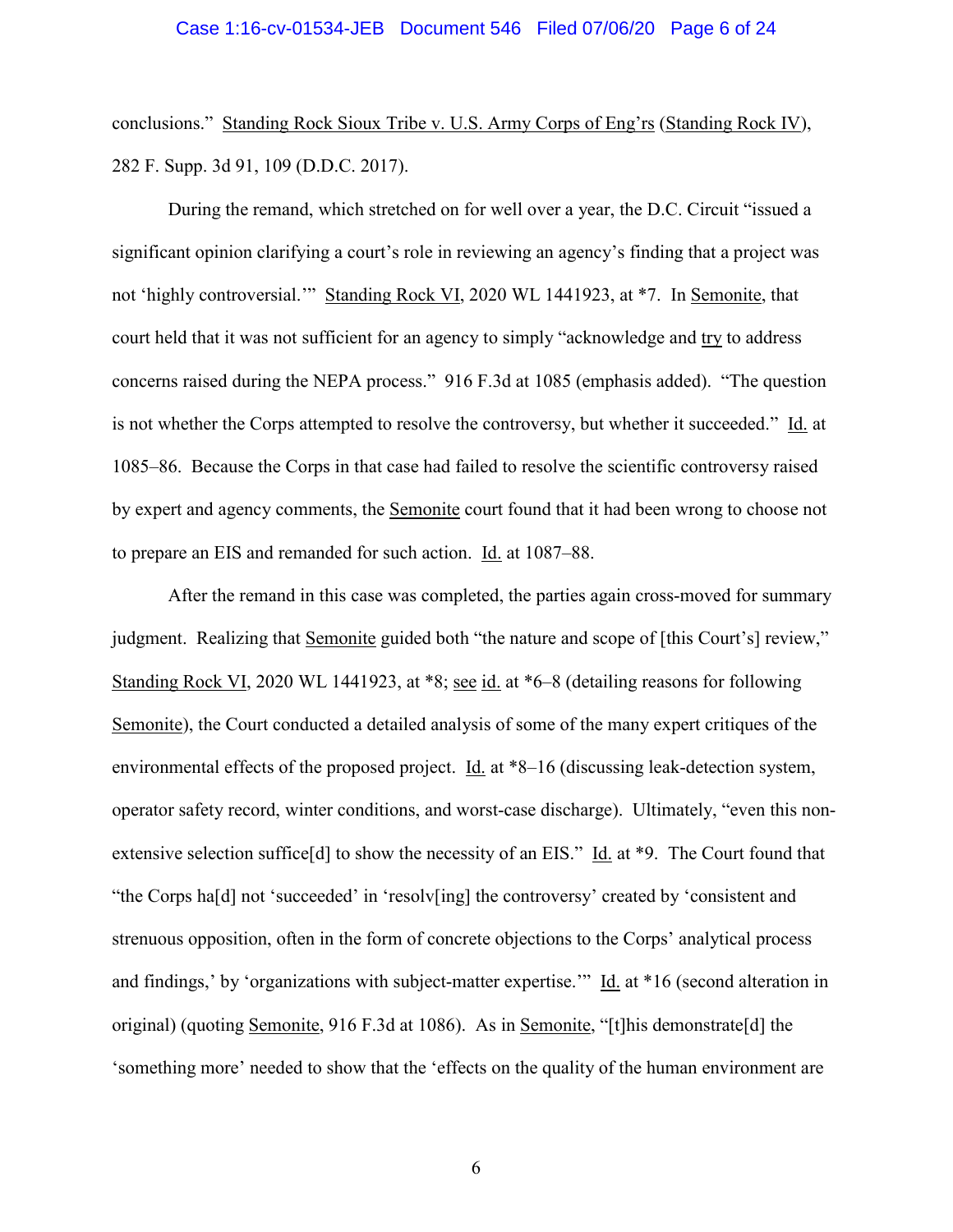# Case 1:16-cv-01534-JEB Document 546 Filed 07/06/20 Page 7 of 24

likely to be highly controversial." Id. (first alteration in original) (quoting Semonite, 916 F.3d at 1086). "The Corps ha[d] thus violated NEPA by determining that an EIS was unnecessary even though one of the EIS-triggering factors was met." Id.

While there were two remaining NEPA topics — other than the "highly controversial" factor — that had formed the basis for the Court's first remand, it found no need to reach them, since the remedy for any finding in the Tribes' favor would be the same  $viz$ , an  $EIS$  — and such EIS would require consideration of them in any case. Id. After disposing of a handful of other, non-NEPA issues, id. at \*16–19, the Court again "remand[ed] to the agency for it to complete such EIS." Id. at \*16 (citing Semonite, 916 F.3d at 1082; then citing Grand Canyon Trust, 290 F.3d at 340). It asked for separate briefing, however, on "the status of the easement — and, ultimately, the oil — in the meantime." Id. at \*19. Unsurprisingly, the Tribes have argued for vacatur of the permits, Defendants have opposed, and each side is joined by an army of *amici*. See ECF Nos. 504, 514–19, 521, 532–33, 537. With the benefit of this bountiful briefing, the Court is now prepared to rule as to vacatur.

### **II. Legal Standard**

"The ordinary practice is to vacate unlawful agency action." United Steel v. Mine Safety & Health Admin., 925 F.3d 1279, 1287 (D.C. Cir. 2019) (citing 5 U.S.C. § 706(2)); accord FCC v. NextWave Personal Comms. Inc., 537 U.S. 293, 300 (2003) ("In all cases agency action must be set aside if the action . . . failed to meet statutory, procedural, or constitutional requirements.") (quoting Citizens to Preserve Overton Park, Inc. v. Volpe, 401 U.S. 402, 413–14 (1971)). Vacatur is also the "standard remedy" in this Circuit for an "action promulgated in violation of NEPA." Humane Soc'y of U.S. v. Johanns, 520 F. Supp. 2d 8, 37 (D.D.C. 2007) (citing Am. Bioscience, Inc. v. Thompson*,* 269 F.3d 1077, 1084 (D.C. Cir. 2001)); see Reed v. Salazar, 744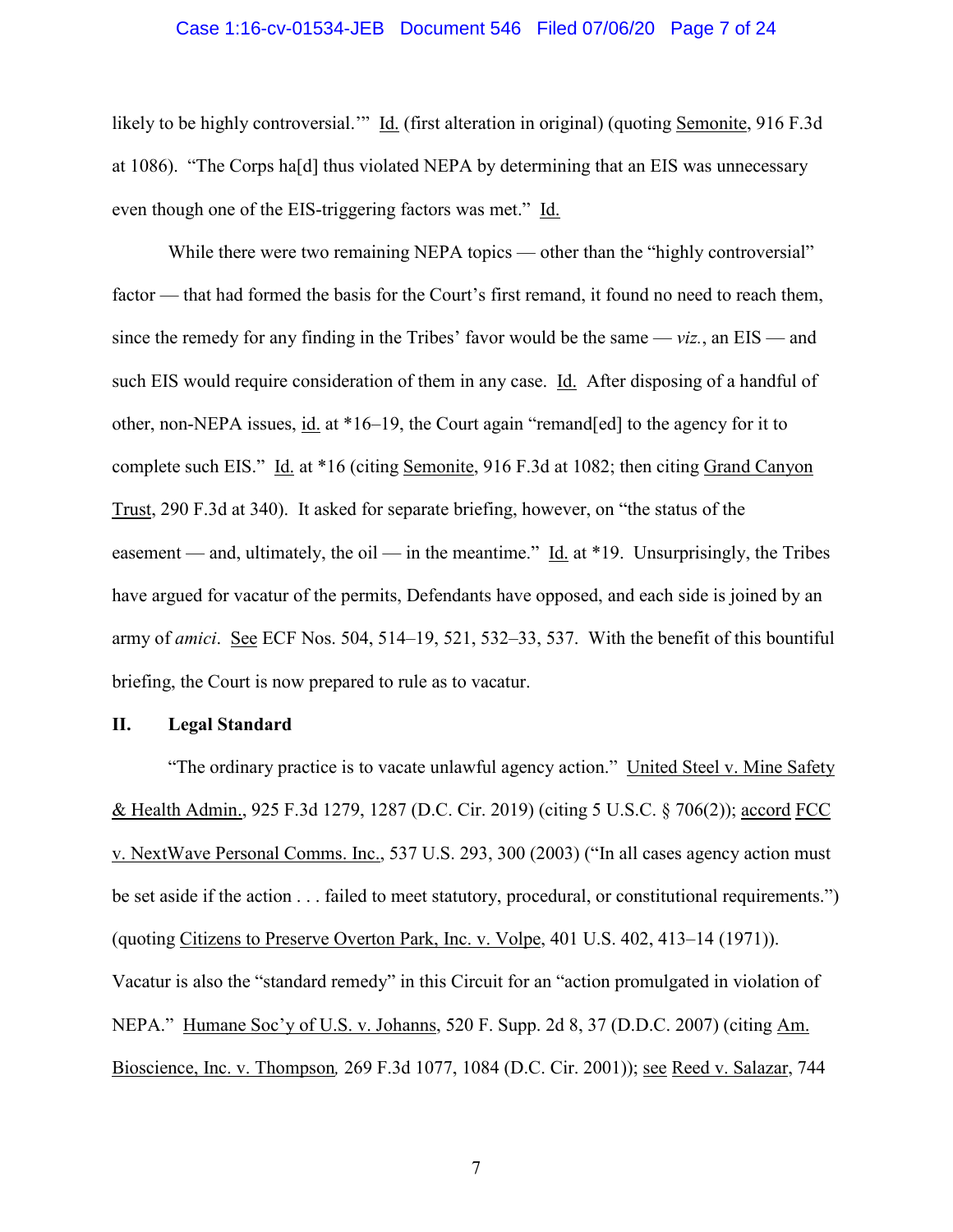#### Case 1:16-cv-01534-JEB Document 546 Filed 07/06/20 Page 8 of 24

F. Supp. 2d 98, 118–20 (D.D.C. 2010) (finding NEPA violation and ordering vacatur); Sierra Club v. Van Antwerp, 719 F. Supp. 2d 77, 78–80 (D.D.C. 2010) (finding NEPA violation and ordering remand with partial vacatur); Greater Yellowstone Coal. v. Kempthorne, 577 F. Supp. 2d 183, 204–05, 210 (D.D.C. 2008) (finding NEPA violation and ordering vacatur); see also Pub. Emps. for Envtl. Responsibility v. U.S. Fish & Wildlife Serv., 189 F. Supp. 3d 1, 2 (D.D.C. 2016) (surveying "cases in this district" and noting "the primacy of vacatur to remedy NEPA violations").

Although vacatur may be the "presumptively appropriate remedy," Sierra Club, 719 F. Supp. 2d at 78, it is not the only option. Instead, as equity requires, the reviewing court has discretion to leave the agency action in place. See, e.g., Advocates for Highway & Auto Safety v. Fed. Motor Carrier Safety Admin*.,* 429 F.3d 1136, 1151 (D.C. Cir. 2005) (declining to vacate vehicle-safety rule found arbitrary and capricious under APA); Int'l Union, United Mine Workers of Am. v. Fed. Mine Safety & Health Admin., 920 F.2d 960, 966–67 (D.C. Cir. 1990) (same for mine-safety rule). Indeed, that is precisely what this Court did last time around. See Standing Rock IV, 282 F. Supp. 3d at 109.

In Allied-Signal v. United States Nuclear Regulatory Commission, 988 F.2d 146 (D.C. Cir. 1993), the court laid out the operative test for whether to vacate a deficient agency action during remand. First, a court must consider "the seriousness of the order's deficiencies (and thus the extent of doubt whether the agency chose correctly)." Id. at 150 (quoting Int'l Union, 920 F.2d at 967). Second, it analyzes "the disruptive consequences of an interim change that may itself be changed." Id. at 150–51 (quoting Int'l Union, 920 F.2d at 967). "Because vacatur is the default remedy, . . . defendants bear the burden to prove that vacatur is unnecessary." Nat'l Parks Conservation Ass'n v. Semonite, 422 F. Supp. 3d 92, 99 (D.D.C. 2019).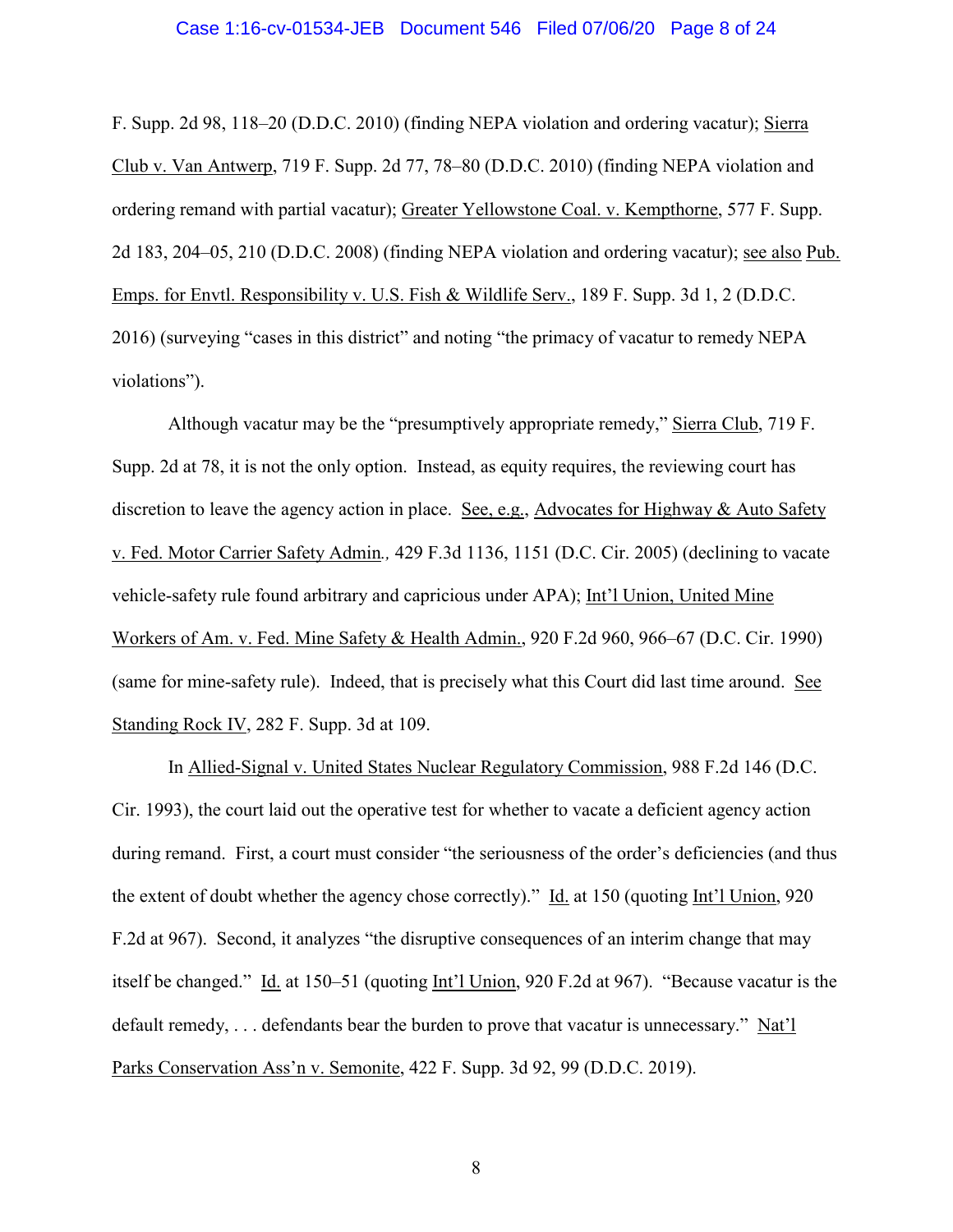# **III. Analysis**

The Court analyzes each prong of the Allied-Signal test separately, keeping in mind that "[t]here is no rule requiring either the proponent or opponent of vacatur to prevail on both factors." Shands Jacksonville Med. Ctr. v. Burwell, 139 F. Supp. 3d 240, 270 (D.D.C. 2015). It ultimately concludes that shutting down the pipeline is warranted.

# A. Seriousness of Deficiencies

Unlike the Court's last Opinion on remedy in this case, the first Allied-Signal prong is quite straightforward here. The Court's task in considering this first factor is to determine whether there is "a significant possibility that the [agency] may find an adequate explanation for its actions" on remand. Williston Basin Interstate Pipeline Co. v. FERC, 519 F.3d 497, 504 (D.C. Cir. 2008) (citing Allied-Signal, 988 F.2d at 150–51); accord Nat'l Parks Conservation Ass'n v. Jewell, 62 F. Supp. 3d 7, 20 (D.D.C. 2014) ("[R]emand without vacatur is appropriate where 'there is at least a serious possibility that the [agency] will be able to substantiate its decision on remand.'") (second alteration in original) (quoting Allied-Signal, 988 F.2d at 151). In its prior remedy Opinion, this Court went through the three topics to be covered on remand in significant detail, see Standing Rock IV, 282 F. Supp. 3d at 97–103, finding in each case that the Corps was likely to be able to "substantiate its prior decision to issue an EA." Id. at 100 (fishing and hunting rights); see also id. at 99 (highly controversial); id. at 102 (environmental justice).

Now, however, that decision has been weighed, it has been measured, and it has been found wanting. The Court's March 2020 Opinion examined the first of the three remand topics — namely, whether the effects were highly controversial — and found definitively that, notwithstanding the Court's earlier optimism, the Corps had not been able to substantiate its decision to publish only an EA and not an EIS: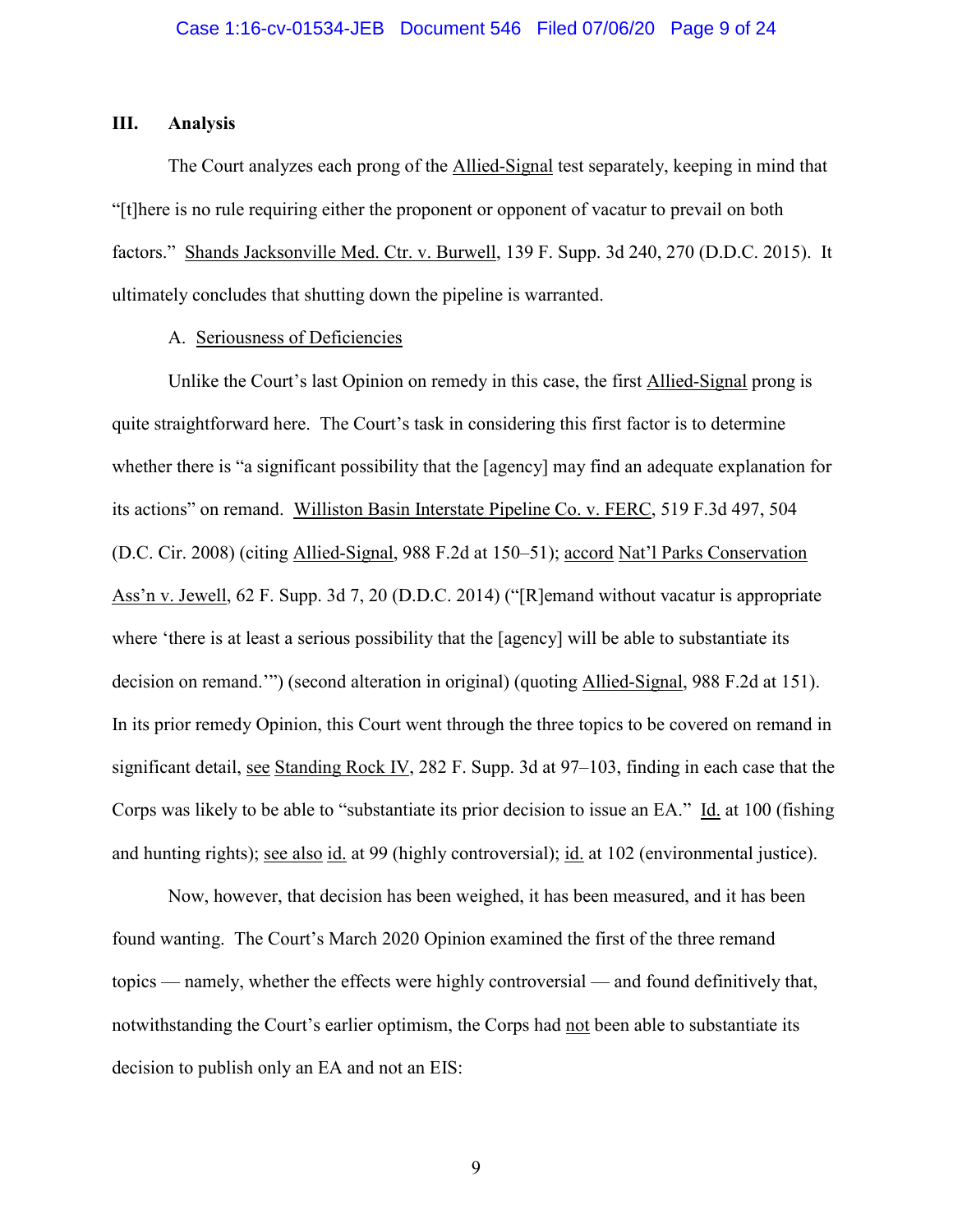As shown at great length in the preceding analysis, the Corps has not "succeeded" in "resolv[ing] the controversy" created by "consistent and strenuous opposition, often in the form of concrete objections to the Corps' analytical process and findings," by "organizations with subject-matter expertise." As in Semonite, "[t]his demonstrates the 'something more' needed to show that the 'effects on the quality of the human environment are likely to be highly controversial." The Corps has thus violated NEPA by determining that an EIS was unnecessary even though one of the EIS-triggering factors was met.

Standing Rock VI, 2020 WL 1441923, at \*16 (alterations in original) (citations omitted) (quoting Semonite, 916 F.3d at 1086). There is no longer any question of the Corps being able to justify its choice.

In such a circumstance, Circuit precedent overwhelmingly dictates that vacatur is appropriate. That court routinely vacates agency action when remanding for preparation of an EIS, and often without discussion. See, e.g., Sierra Club v. FERC, 867 F.3d 1357, 1379 (D.C. Cir. 2017) (vacating agency approval of interstate natural-gas pipelines); Am. Wild Horse Preservation Campaign v. Perdue, 873 F.3d 914, 932 (D.C. Cir. 2017) (vacating Forest Service decision to eliminate 23,000 acres of wild horse territory); see also Sierra Club v. U.S. Army Corps of Eng'rs, 803 F.3d 31, 43 (D.C. Cir. 2015) ("If the NEPA analysis were legally inadequate, 'we could order that the [pipeline] be closed or impose restrictions on its use,' at least on federally authorized segments, 'until [the agencies] complied with NEPA.'") (alterations in original) (quoting Airport Neighbors All., Inc. v. United States, 90 F.3d 426, 429 (10th Cir. 1996)). When vacatur is discussed, the seriousness of a failure to produce an EIS under NEPA is emphasized. See, e.g., Oglala Sioux Tribe v. U.S. Nuclear Regulatory Comm'n, 896 F.3d 520, 536 (D.C. Cir. 2018) ("The seriousness of the NEPA deficiency is particularly clear here because the point of NEPA is to require an adequate EIS before a project goes forward . . . .").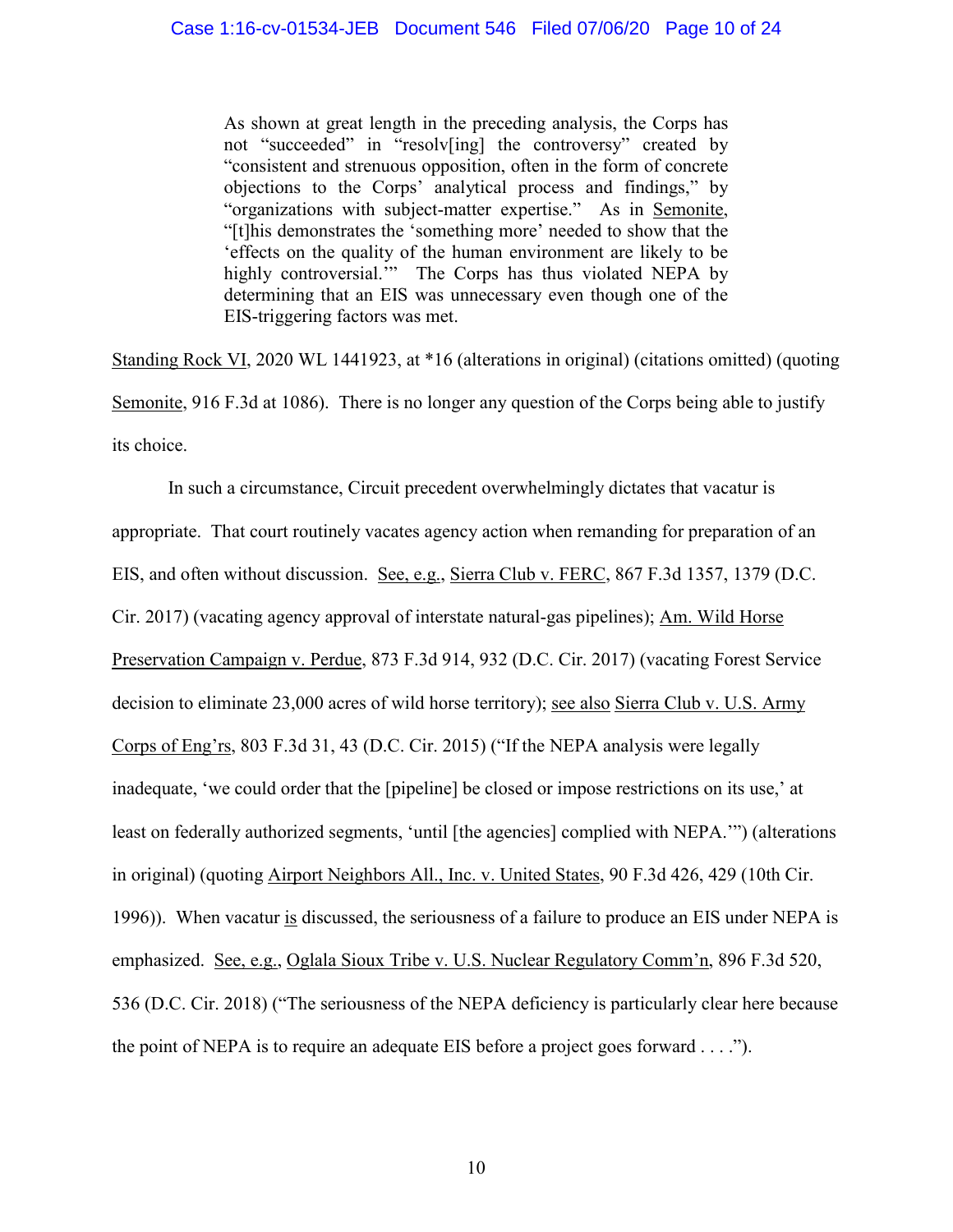## Case 1:16-cv-01534-JEB Document 546 Filed 07/06/20 Page 11 of 24

In fact, to the Court's and the parties' knowledge, only twice has a court (once the Circuit, once the district court here) not vacated agency action that violated NEPA because of a missing or defective EIS. Defendants attempt to hang their hat on these cases, but to no avail. In both, the second prong of the Allied-Signal test, but not the first, weighed in favor of remand without vacatur, leading those courts to find that the scales tipped toward the agency. See id.; Semonite, 422 F. Supp. 3d at 99–100 ("[T]he seriousness of the defect is significant. If the first Allied-Signal factor were the only consideration, the standard remedy [of vacatur] would likely apply."); id. at 103 ("For all of these reasons, the second Allied-Signal factor forces the Court to conclude that vacating the permit would be inappropriate."). That second factor will be analyzed presently, see *infra* Section III.B, and the Court will revisit these two cases at that time. As to this first prong, however, both decisions strongly support the Court's conclusion here.

Defendants and Defendant-Intervenor next argue that, instead of focusing on the Corps' decision not to prepare an EIS, the Court should be analyzing whether "the Corps will likely substantiate its substantive easement decision." ECF No. 507 (Corps Remedy Brief) at 7 (emphasis added); see ECF No. 509-1 (DA Remedy Brief) at 14 ("The Corps' key premises for granting the easement . . . remain intact, and they strongly suggest that the Corps will be able to reach the same top-line conclusion on remand."). They maintain that focusing on the EIS decision "would render the first part of th[e Allied-Signal] test surplusage," since it suggests that any agency action that is invalid for failure to produce an EIS will always flunk this first prong of the vacatur test. See ECF No. 536 (Corps Remedy Reply) at 5; see ECF No. 541 (DA Remedy Reply) at 9 (arguing that focusing on the EIS "alter[s] that prong such that it could never apply in NEPA cases like this"). Instead, they would have the Court evaluate their ability in an EIS to remedy the specific areas of concern stated in its prior Opinion. They thus spill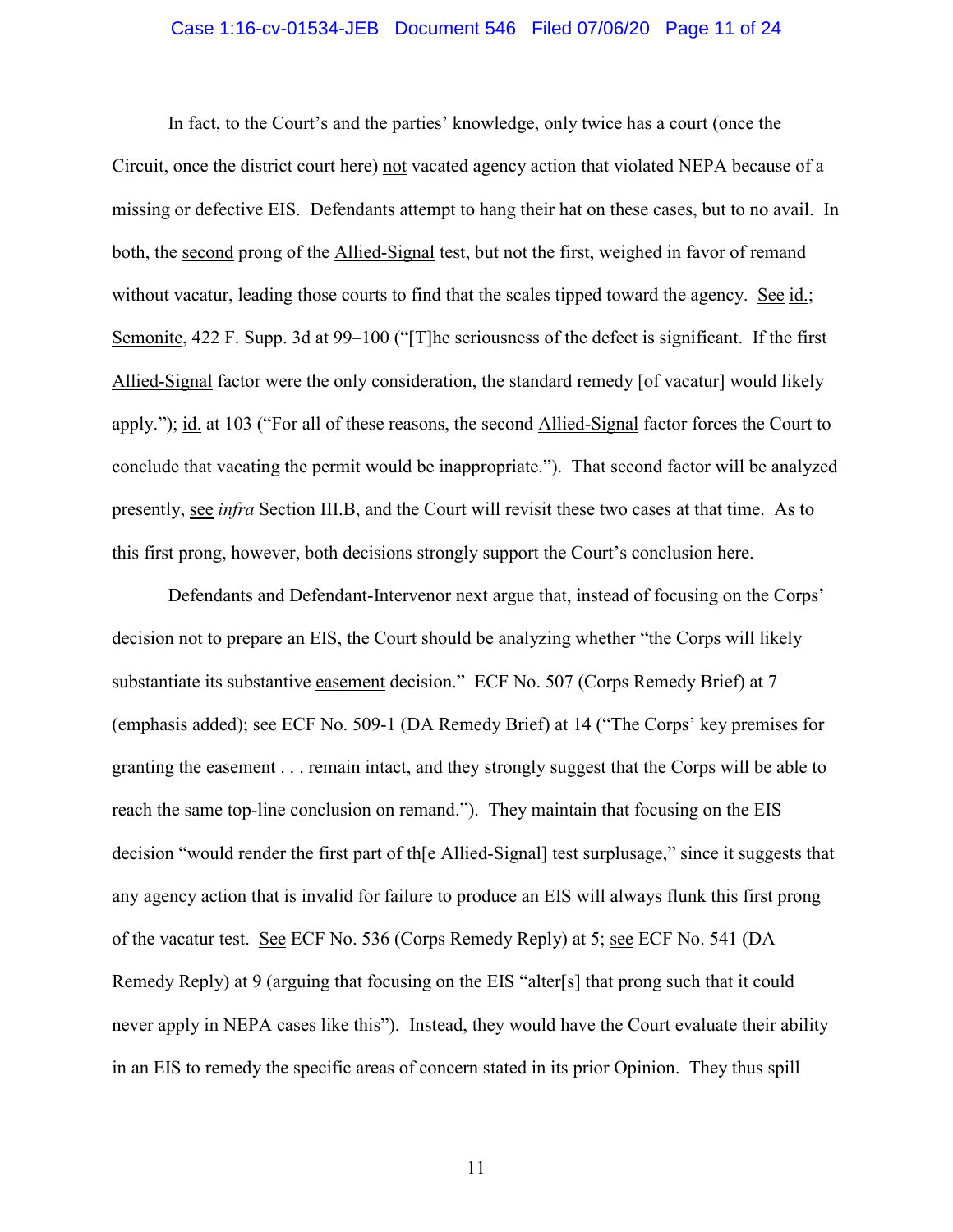### Case 1:16-cv-01534-JEB Document 546 Filed 07/06/20 Page 12 of 24

considerable ink rehashing the merits of the Court's prior Opinions. See, e.g., DA Remedy Br. at 19–31 (arguing in great detail why Corps will be able to "easily address the four discrete issues that this Court found 'highly controversial,'" id. at 19); Corps Remedy Br. at 10–14 (arguing that pipeline's Mineral Leasing Act easement is valid for the reasons argued in first round of summary judgment).

To the extent that Defendants complain that the "seriousness" of an agency's failure to produce an EIS under NEPA is a foregone conclusion, they are taking issue with the caselaw in this Circuit, as just explained. See also Dep't of Transp. v. Pub. Citizen, 541 U.S. 752, 757 (2004) (describing EIS as being "[a]t the heart of NEPA"). But the magnitude of those shortcomings is even clearer here, where the Court had the benefit of a second round of summary-judgment briefing to determine that the defects in the EA were, in fact, too serious to be ignored. See generally Standing Rock VI, 2020 WL 1441923. The Court determined in March of this year that these infirmities were so significant as to merit the preparation of an Environmental Impact Statement, id. at \*16, and, as just explained, an EIS failure under NEPA is considered a very serious deficiency in this Circuit. The Court's focus on the EIS, rather than on the entire easement decision, is in fact supported by one of the aforementioned two cases on which Defendants rely. See Semonite, 422 F. Supp. 3d at 99 ("Looking at the first Allied-Signal factor, the Court does not assess the deficiency of the ultimate decision itself — the choice to issue the permit — but rather the deficiency of the determination that an EIS was not warranted.") (emphasis added).

Defendants' argument, moreover, betrays what appears to be a misunderstanding of their obligations going forward. The time for justifying the Environmental Assessment has passed the Court has ordered an Environmental Impact Statement, and another limited remand analysis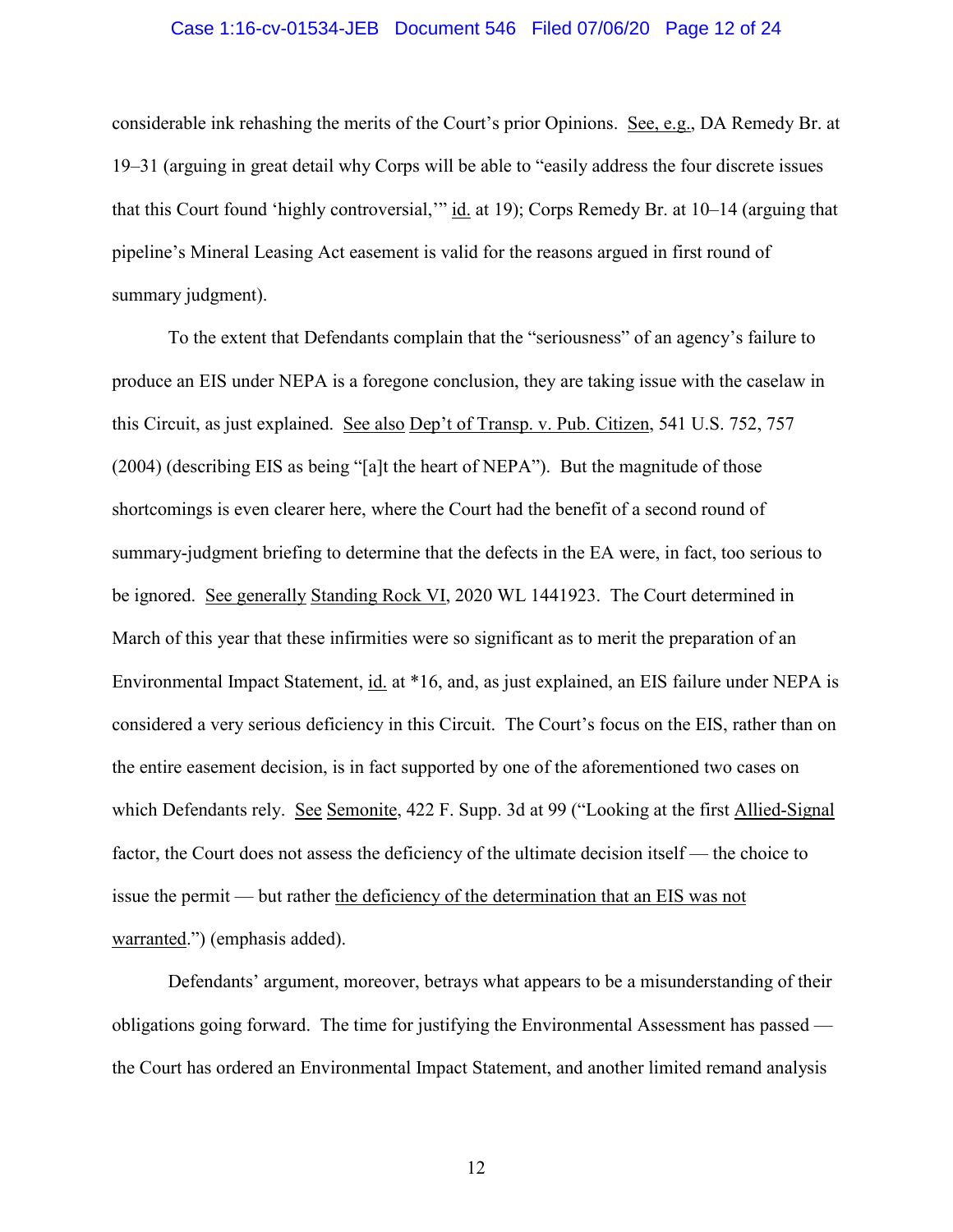### Case 1:16-cv-01534-JEB Document 546 Filed 07/06/20 Page 13 of 24

will not fit the bill. Contra DA Remedy Br. at 14 (arguing that task on remand is to address only "four areas of criticism pertaining to one remand topic"). Indeed, the Court explicitly did not reach the other two remand topics because "the remedy for them would be the same," and "'[i]n preparing its EIS, the Corps [would] have to revisit' those issues in any case." Standing Rock VI, 2020 WL 1441923, at \*16 (alterations in original) (quoting Semonite, 916 F.3d at 1088). Contra Corps Remedy Br. at 10 ("[T]he Court found no fault with the Corps' consideration of environmental justice or of the impacts to the Tribes' treaty hunting and fishing rights . . . .").

An EIS, it is important to remember, is a separate regulatory beast, with its own requirements. See, e.g, Taxpayers of Mich. Against Casinos v. Norton, 433 F.3d 852, 857 (D.C. Cir. 2006) (describing EIS as "detailed" and "comprehensive"). The fact that the Corps has submitted a detailed EA does not minimize its obligations when preparing that EIS. See Anderson v. Evans, 371 F.3d 475, 494 (9th Cir. 2004) ("No matter how thorough, an EA can never substitute for preparation of an EIS, if the proposed action could significantly affect the environment."). Compare 40 C.F.R. § 1501.4 (laying out considerations for "whether to prepare an environmental impact statement"), with 40 C.F.R. §§ 1502.1–1502.24 (laying out requirements for environmental impact statement). Contra DA Remedy Br. at 10 (arguing that Corps can "continue to rely largely, if not exclusively, on its prior analysis"). The Corps must perform a full and complete EIS for the entire project, potentially subject to the full scope of judicial review normally applied to environmental impact statements. See, e.g., 40 C.F.R. § 1502.14 (comparison of environmental impacts of alternatives to proposed agency project "is the heart of the environmental impact statement"); Sierra Club, 867 F.3d at 1371–72 (discussing agency's duty in preparing EIS to consider indirect environmental effects of pipeline operations).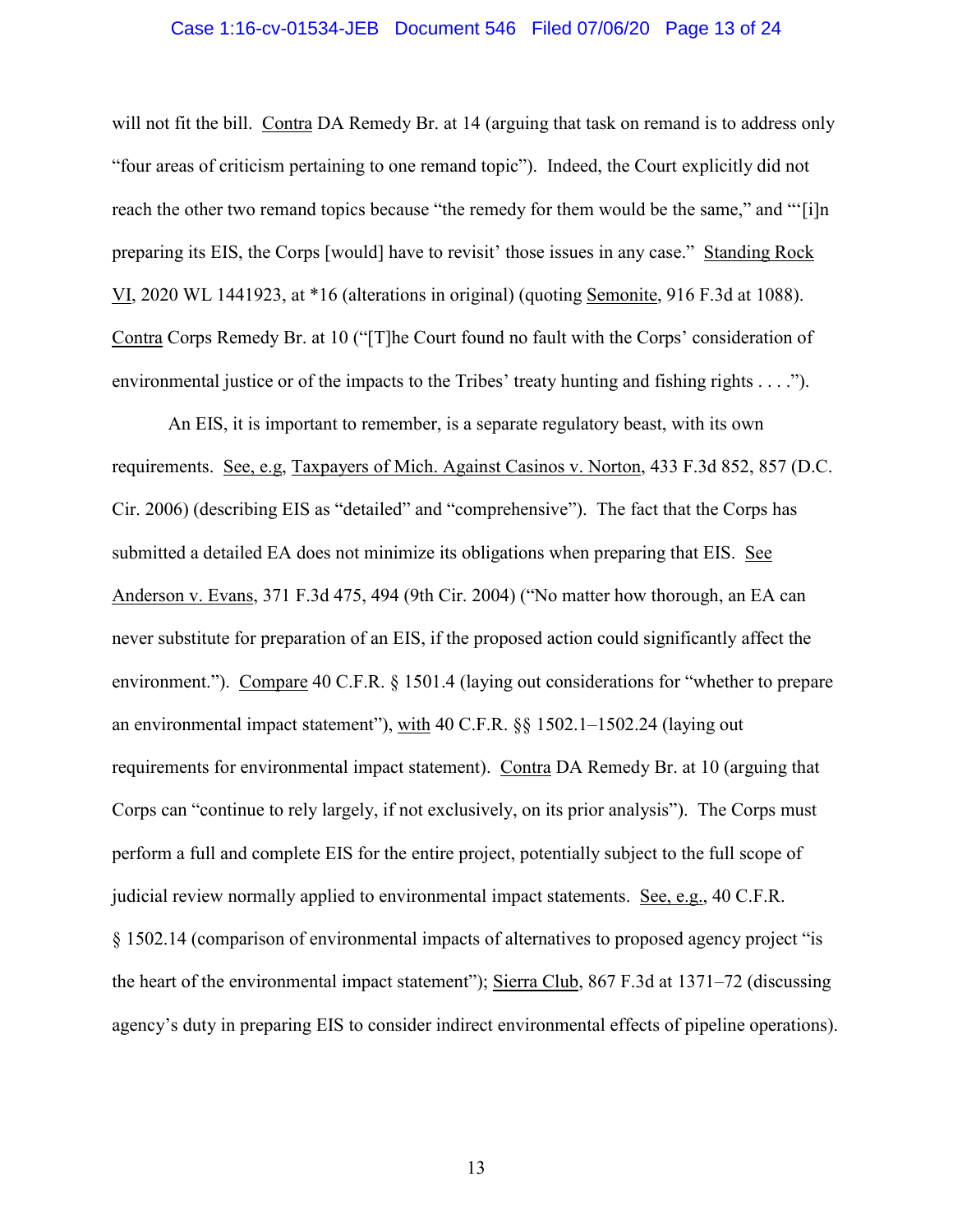## Case 1:16-cv-01534-JEB Document 546 Filed 07/06/20 Page 14 of 24

In sum, the first Allied-Signal factor weighs entirely in favor of vacatur. The Court has had ample opportunity to consider the serious deficiencies in the Corps' decision not to prepare an EIS, see Standing Rock VI, 2020 WL 1441923, at \*8–16, and it finds no "possibility that the [agency] may find an adequate explanation for its actions." Williston Basin Interstate Pipeline, 519 F.3d at 504; see Allied-Signal, 988 F.2d at 151.

# B. Disruptive Consequences

The second Allied-Signal factor is less straightforward here than the first. At issue are "the disruptive consequences of vacating," 988 F.2d at 151, particularly those that threaten to "set back' the Act's objective[s]." Am. Bankers Ass'n v. Nat'l Credit Union Admin., 934 F.3d 649, 674 (D.C. Cir. 2019); accord Envtl. Def. Fund, Inc. v. EPA, 898 F.2d 183, 190 (D.C. Cir. 1990) (remanding without vacatur when no party requested to vacate and doing so would defeat "the enhanced protection of the environmental values covered by the [Clean Air Act]"). Courts may choose "not [to] vacate regulations when doing so would risk significant harm to the public health or the environment." Wisconsin v. EPA, 938 F.3d 303, 336 (D.C. Cir. 2019) (citing Allied-Signal, 988 F.2d at 150–51).

#### 1. *Economic Disruption*

Dakota Access's central and strongest argument as to the second Allied-Signal prong is that shutting down the pipeline would cause it, and the industries that rely on it, significant economic harm, including substantial job losses. See, e.g., DA Remedy Br. at 32 (stating that shutdown would "pose an existential threat to DAPL" due to "massive" revenue loss). It submits declarations stating that DAPL could lose as much as \$643 million in the second half of 2020 and \$1.4 billion in 2021 if shut down pursuant to the Court's order. See ECF No. 509-9 (Declaration of Glenn Emery), ¶ 10. "All of these financial losses would be absorbed by the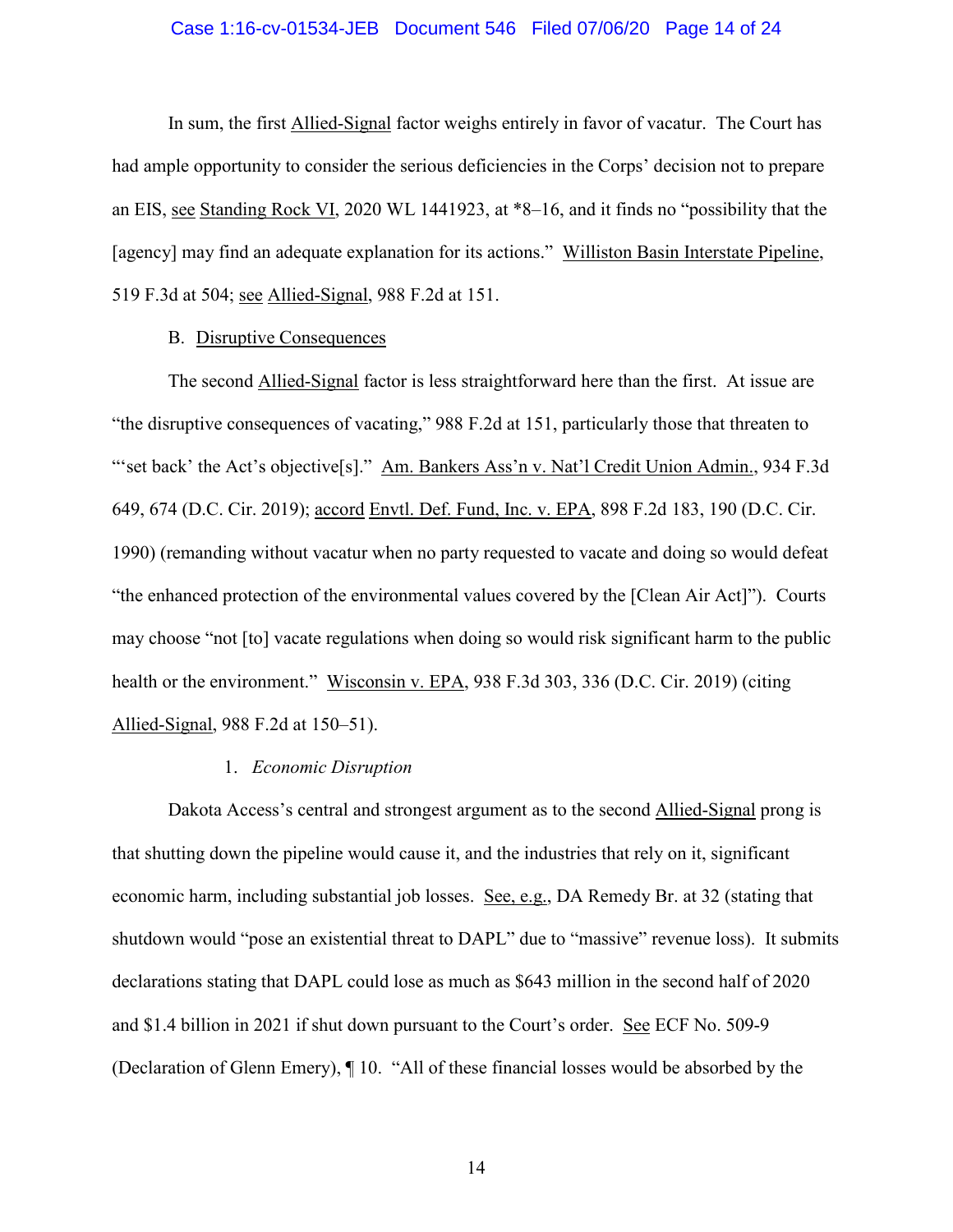#### Case 1:16-cv-01534-JEB Document 546 Filed 07/06/20 Page 15 of 24

owners of Dakota Access," particularly Energy Transfer Partners, the current parent company of DAPL after a merger with Sunoco. See DA Remedy Br. at 33; Standing Rock VI, 2020 WL 1441923, at \*10.

In addition, both Dakota Access and many *amici* argue, shutting the pipeline down would have serious repercussions for the entire North Dakota oil industry. "There is no viable pipeline alternative for transporting the 570,000 barrels of Bakken crude that DAPL is capable of carrying each day," Dakota Access states, and railroads do not have the capacity "to fill the breach." DA Remedy Br. at 35–36; see ECF No. 504 (Amicus Brief of State of North Dakota) at 11 ("An increase in crude by rail volumes sufficient to offset current pipeline deliveries by DAPL would take an unknown amount of time to assemble the required tank cars, engines, and crews, and to ensure market destinations would be prepared for a surge in rail volume."). Several states also argue that their grain farmers would be harmed by having to pay a premium for railroad cars once oil, which is more valuable by volume, enters that market and drives up prices. See ECF No. 514 (Amicus Brief of IN, MT, AL, AR, IA, KS, KY, LA, NE, OH, SD, TX, UT, and WV) at 9–10. "[M]any North Dakota oil producers," meanwhile, with no way to get their oil to market, "would have no choice but to respond by 'shutting in' some of their wells and ceasing production entirely," with consequent effects on the workers at those wells. See DA Remedy Brief at 35 (citing ECF No. 509-11 (Declaration of Jeff D. Makholm), ¶ 17; then citing Emery Decl.,  $\P$  14, 18). Specifically, Dakota Access estimates, "producers would have to shutin between 3,460 and 5,400 wells, stranding up to 34.5% of North Dakota crude production." Id. at 36; see also, e.g., North Dakota Br. at 8 (estimating that "[e]ach of those wells represents 1.6 full time jobs") (citing ECF No. 504-2 (Declaration of Lynn Helms), ¶ 10). This would also have a reverberating effect on the state of North Dakota, whose economy derives a large part of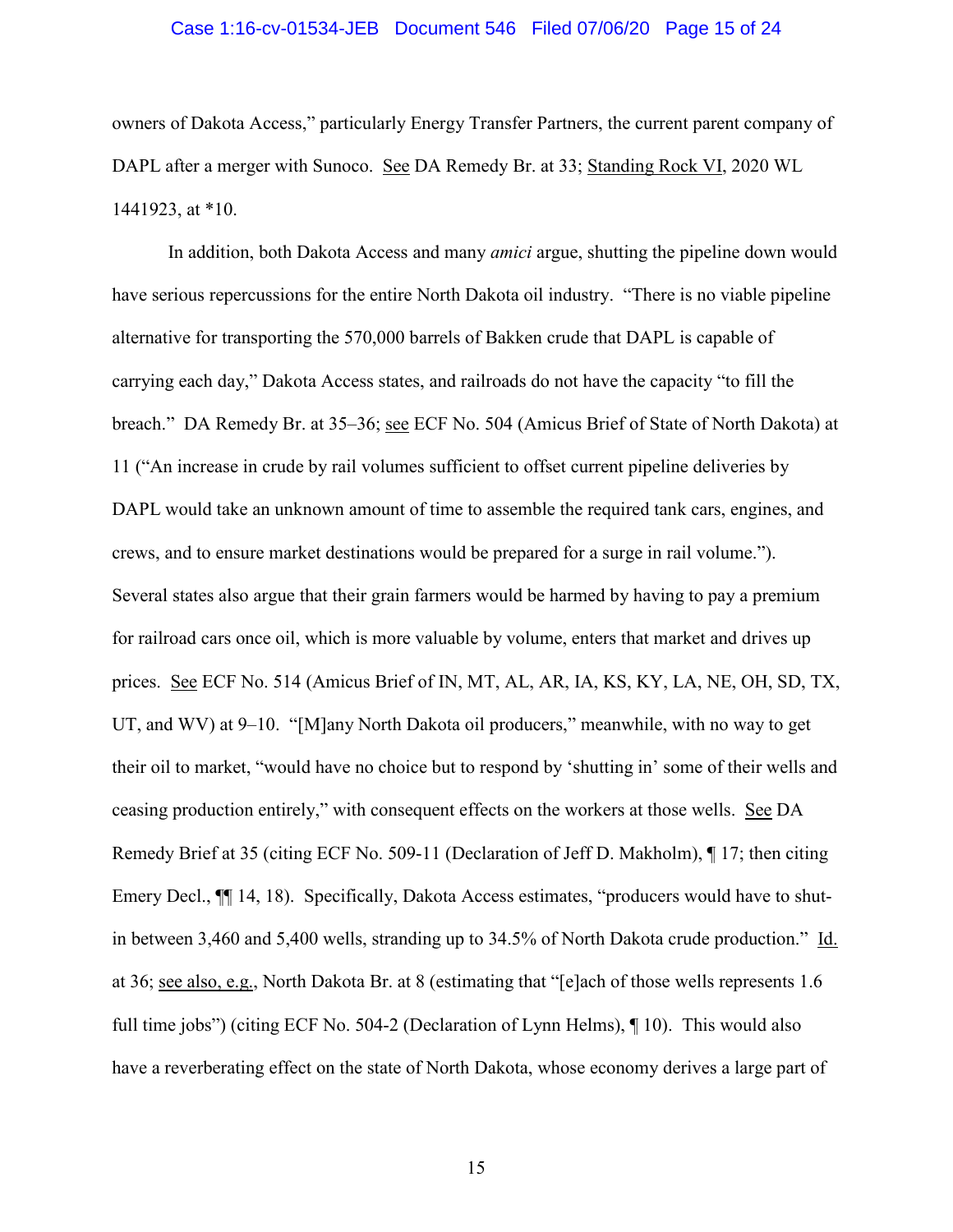### Case 1:16-cv-01534-JEB Document 546 Filed 07/06/20 Page 16 of 24

its revenue from oil and gas taxes, largely from the Williston Basin, which includes the Bakken fields that supply DAPL. See North Dakota Br. at 2–3; DA Remedy Br. at 4; see also North Dakota Br. at 2 (explaining that "despite the small overall size of North Dakota's economy, [it] is a large producer of oil and natural gas").

The Tribes and other *amici* respond that these projected consequences are "wildly exaggerated" because, following "a precipitous collapse in oil prices, demand, and production" caused in part by the COVID-19 pandemic, "production in North Dakota has [already] plummeted." ECF No. 527 (Tribes Remedy Brief) at 21–22; see also ECF No. 531 (Amicus Brief of Members of Congress) at 9 ("Since [the Court's last remedy Opinion in this case in] 2017, the price and demand for oil has plummeted due to factors well beyond the operation of this pipeline."); ECF No. 519 (Amicus Brief of North Dakota Petroleum Council) at 8 ("In recent weeks, of course, the coronavirus pandemic has turned the nation's economy and the oil industry upside down."). They point out that North Dakota estimates that "as many as 5,000 wells may now be shut-in" because of "the current economic situation," North Dakota Br. at 3 n.4, noting that this is more than the number of wells Dakota Access claimed would be affected by a DAPL shutdown. See Tribes Remedy Br. at 22–23; see also id. at 23 (citing news articles reporting that North Dakota well shut-ins have now increased to 7,000). Other briefs allude to the pandemic, admitting some effect on the oil market but maintaining more optimism than realism. See, e.g., N.D. Petroleum Council Br. at 8 ("In recent weeks, of course, the coronavirus pandemic has turned the nation's economy and the oil industry upside down. Nevertheless, NDPC continues to hope and expect that our country's economy and the industry will recover in coming months."); North Dakota Br. at 12 ("[T]he potential impacts of the COVID-19 pandemic are impossible to quantify due to rapidly changing oil prices, employment numbers, and capital investment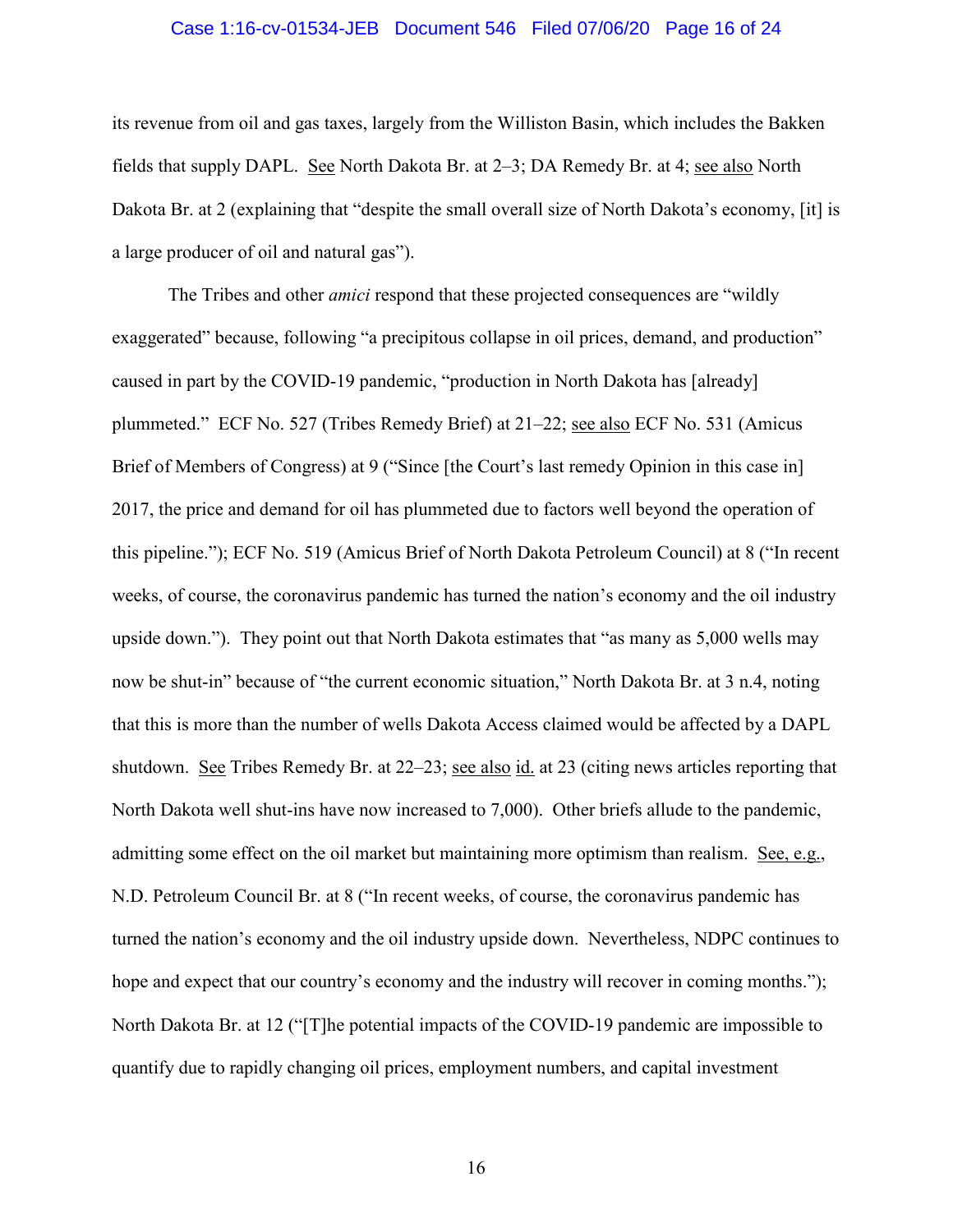### Case 1:16-cv-01534-JEB Document 546 Filed 07/06/20 Page 17 of 24

plans . . . ."). The Tribes further claim that this drop in production may mean that there will be "little or no increase in rail transportation." Tribes Remedy Br. at 25 (citing ECF No. 527-2 (Declaration of Marie Fagan), ¶ 5). And to the extent that a DAPL shutdown causes crude-oil demand to drop even further or its transportation to switch to railroads, the Tribes argue that with "some participants in the North Dakota oil market [facing] increased costs," "other participants," such as railroads and other oil-producing states, would "benefit from the shift." Tribes Remedy Br. at 26 (citing ECF No. 272-2 (Third Declaration of Richard Krupewicz), ¶ 30; then citing Fagan Decl., ¶ 7). Defendant-Intervenors, for their part, dismiss the Tribes' take on the pandemic, calling their analysis of the continuing effects of a pandemic-depressed oil market "bearish" and "erroneous[]." DAPL Remedy Rep. at 17–18.

The Court need not pick apart the various positions in these disputes, for it is clear that at least some immediate harm to the North Dakota oil industry should be expected from a DAPL shutdown, even if its effects are tempered by a decreased demand for oil. See DA Remedy Rep. at 18 (averring that "demand for [the pipeline]'s services has remained strong"). Indeed, the Court does not take lightly the serious effects that a DAPL shutdown could have for many states, companies, and workers. Losing jobs and revenue, particularly in a highly uncertain economic environment, is no small burden. Ultimately, however, these effects do not tip the scales decisively in favor of remanding without vacatur. This is so for several reasons.

First, "the Corps anticipates the [EIS] process" for DAPL "will take approximately thirteen months," Corps Remedy Br. at 5, whereas in general "the mean time from initiation to completion of an EIS is 3.6 years" across all federal agencies, and the Corps' own average time is even longer. See Tribes Remedy Br. at 16 n.4 (citing Council on Envtl. Quality, Environmental Impact Statement Timelines (2010–2017), at 1, 8, https://www.whitehouse.gov/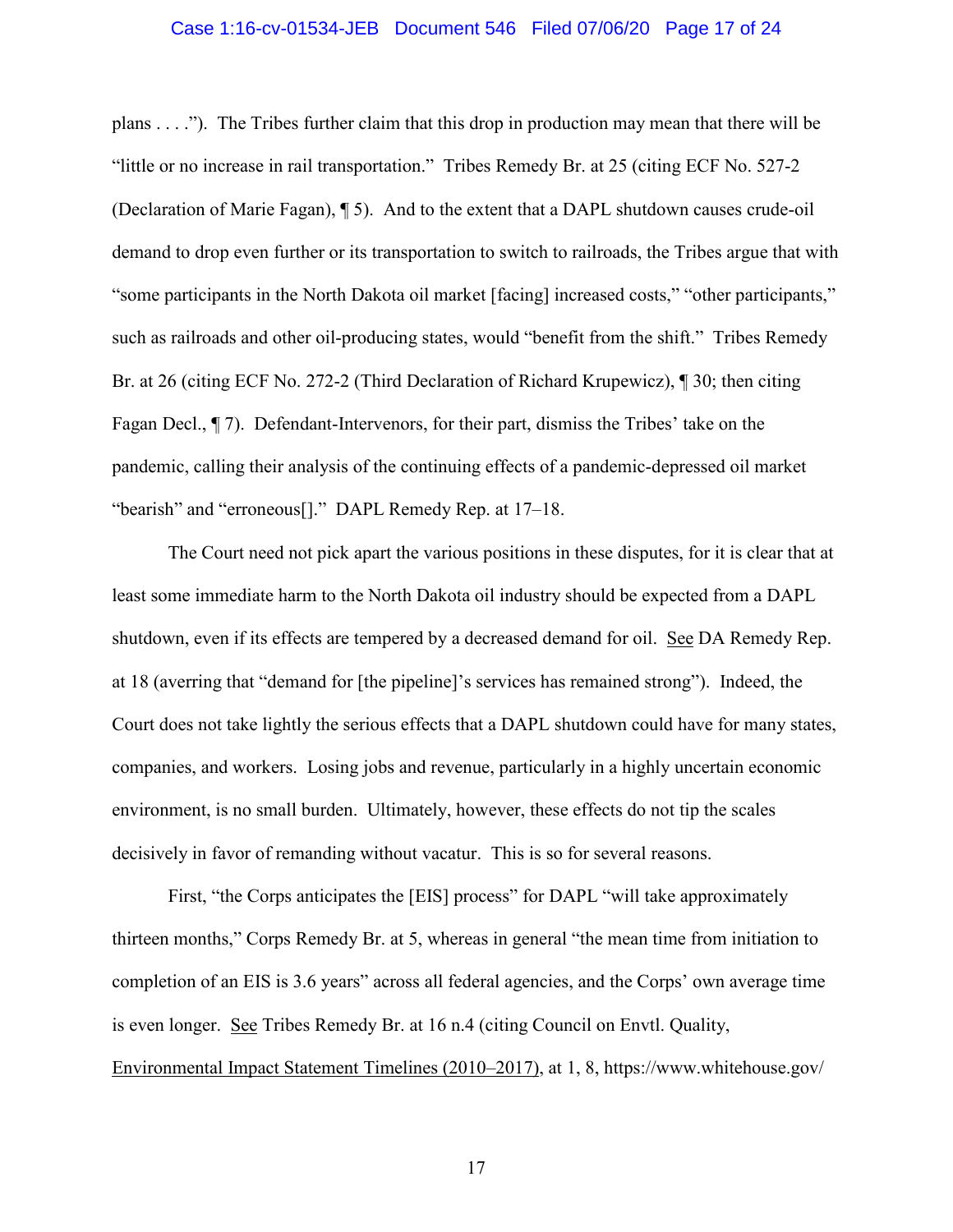#### Case 1:16-cv-01534-JEB Document 546 Filed 07/06/20 Page 18 of 24

wp-content/uploads/2017/11/CEQ-EIS-Timelines-Report.pdf). This expedited process, if it proceeds on track, would cabin the economic disruption of a shutdown. See Standing Rock IV, 282 F. Supp. 3d at 108 ("[T]he Corps' assertions regarding the timing of the remand process are also relevant to analyzing the disruption in this case."). Without vacatur, conversely, the Corps and Dakota Access would have little incentive to finish the EIS in a timely matter.

Second, while economic disruption is a proper consideration for the second Allied-Signal prong, it may not necessarily be "determinative." Standing Rock IV, 282 F. Supp. 3d at 104; see also Am. Water Works Ass'n v. EPA, 40 F.3d 1266, 1273 (D.C. Cir. 1994) (considering "disrupti[on] to the [affected] industries" in vacatur analysis). Courts more often cite "harm to the public health or the environment," Wisconsin, 938 F.3d at 336 (citing Allied-Signal, 988 F.2d at 150–51), and those that "'set back' the Act's objective[s]." Am. Bankers Ass'n, 934 F.3d at 674. The Court will discuss environmental disruption shortly. See *infra* Section III.B.2,.

Third, accepting Dakota Access's arguments wholesale would subvert the structure of NEPA, the "objective[s]" of which are an important touchstone when considering disruption. Am. Bankers Ass'n, 934 F.3d at 674. NEPA's "requirement that a detailed environmental impact statement be made for a 'proposed' action makes clear that agencies must take the required hard look before taking that action." Oglala Sioux Tribe, 896 F.3d at 532; see also Robertson v. Methow Valley Citizens Council, 490 U.S. 332, 349 (1989) ("The statutory requirement that a federal agency contemplating a major action prepare such an environmental impact statement serves NEPA's 'action-forcing' purpose ....") (citing Baltimore Gas & Elec. Co. v. NRDC, 462 U.S. 87, 97 (1983); then citing Weinberger v. Catholic Action of Haw., 454 U.S. 139, 143 (1981)). When it comes to NEPA, it is better to ask for permission than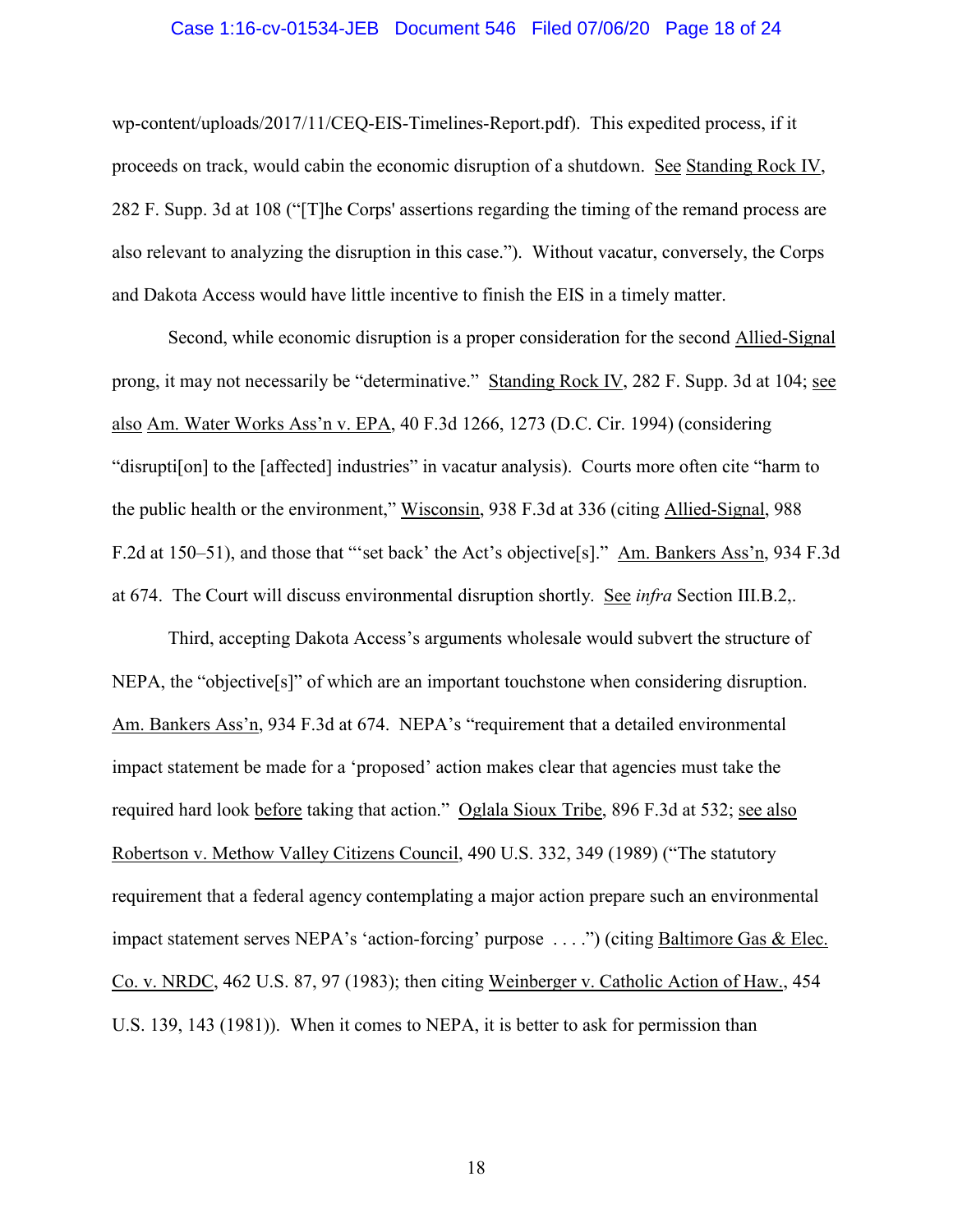#### Case 1:16-cv-01534-JEB Document 546 Filed 07/06/20 Page 19 of 24

forgiveness: if you can build first and consider environmental consequences later, NEPA's action-forcing purpose loses its bite.

Dakota Access attempts the same workaround of this principle as was offered last time, and the Court again finds it unavailing. In 2017, Defendants "argue[d] that vacatur here would 'have greater disruptive consequences than in the typical NEPA case' because the pipeline has already been completed." Standing Rock IV, 282 F. Supp. 3d at 107 (citing ECF No. 258 at 12); see DA Remedy Br. at 33–34 ("[H]owever one might have quantified what the 'economic disruption' risk was back then, the potential economic risk now is quantifiable and catastrophic. And after almost three years of operations and several court rulings, it has been reasonable for Dakota Access, the state of North Dakota, and all the other interested third parties to assume that the 'risk' of a shutdown would decrease significantly over time.") The Court's response to these arguments is the same now as then:

> [D]enying vacatur on the basis of alleged economic harm risks creating undesirable incentives for future agency actions. If projections of financial distress are sufficient to prevent vacatur, the Court fears that agencies and third parties may choose to devote as many resources as early as possible to a challenged project — and then claim disruption in light of such investments. Such a strategy is contrary to the purpose of NEPA, which seeks to ensure that the government "looks before it leaps."

Standing Rock IV, 282 F. Supp. 3d at 106 (quoting ECF No. 269-1).

Fourth and finally, such "economic myopia," id. at 105, causes Dakota Access to "address the 'potentially disruptive effects of vacatur as if they occur in a vacuum,' thus giving short shrift to the 'potentially disruptive effects that could flow from remand without vacatur.'" Id. at 105 (quoting Friends of Capital Crescent Trail v. Fed. Transit Admin., 218 F. Supp. 3d 53, 60 (D.D.C. 2016)). As before, "there is no doubt that allowing oil to flow through the pipeline during remand risks the potentially disruptive effect about which the Tribes are most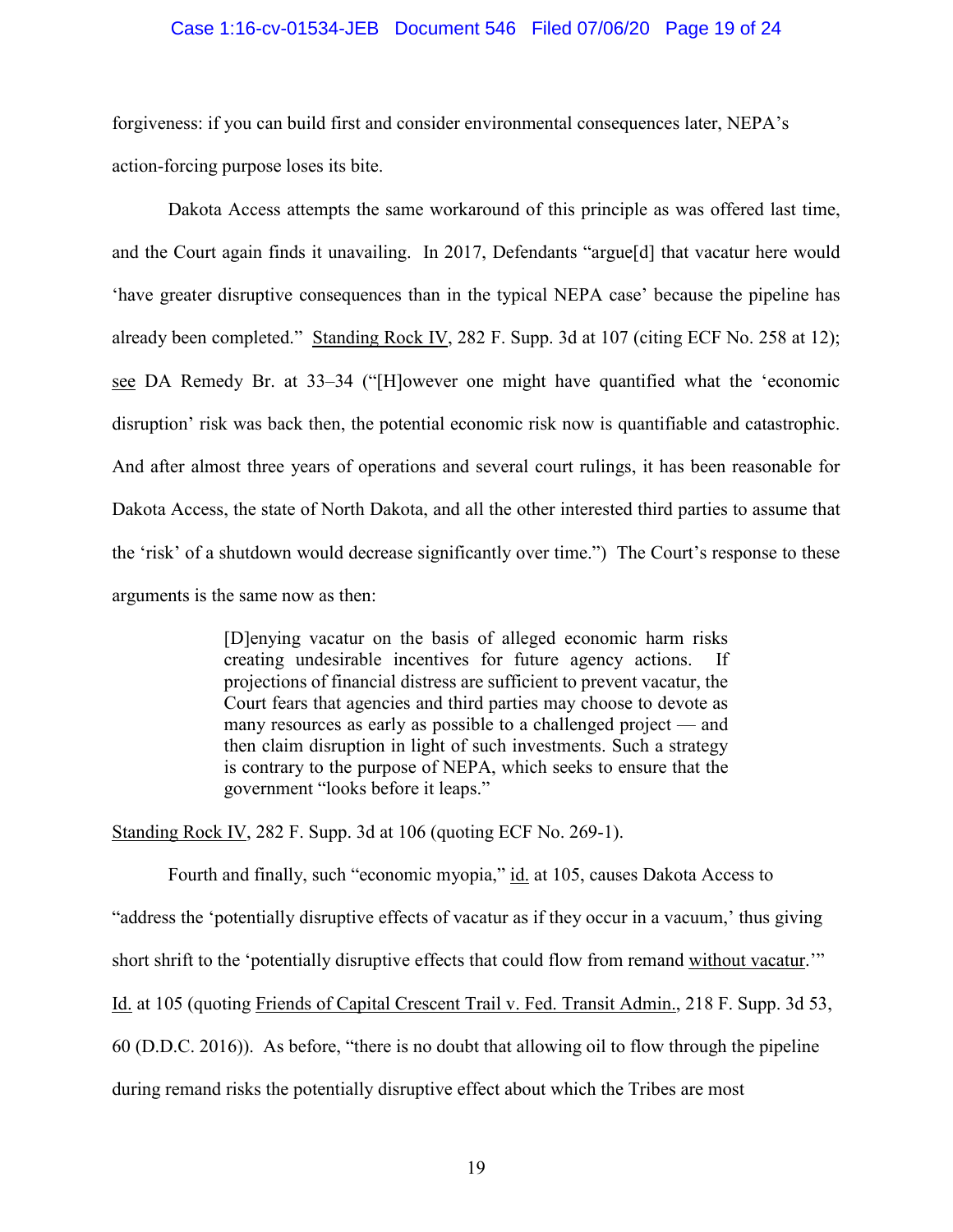### Case 1:16-cv-01534-JEB Document 546 Filed 07/06/20 Page 20 of 24

concerned — a spill under Lake Oahe." Id. Indeed, even while "[t]he likelihood of any such rupture may be low," id., the impact of such a spill has been one of the Court's central concerns throughout the case. See Standing Rock III, 255 F. Supp. 3d at 139 ("As to the effects from a spill (as distinct from the risk of a spill occurring), the EA's discussion is minimal  $\dots$ "); Standing Rock IV, 282 F. Supp. 3d at 105 ("[T]he possible effects of an oil spill on the Tribes' treaty rights and communities were at the center of this Court's prior Opinion."). Indeed, while the most recent Opinion in this case did not have cause to reach the topic of the impact of a spill on tribal hunting and fishing rights, it did spend much time discussing the possibility that, in the unlikely event of a spill, systems may not be in place to prevent that spill from becoming disastrous. See, e.g., Standing Rock VI, 2020 WL 1441923, at \*10 (discussing unaddressed possibility that DAPL's leak-detection system was incapable of detecting leaks of less than 1% of its flow rate, meaning that "6,000 barrels per day" could leak without triggering an alarm); id. at \*11 (noting that 30% of spills on pipelines operated by DAPL's operator occurred outside of operator property); id. at \*11–12 (recounting expert concerns that wintertime spill would be difficult to contain and had not been sufficiently prepared for in EA). Even assuming the risk of a spill remains small, "pausing the operation of the pipeline would mitigate even this small risk." Standing Rock IV, 282 F. Supp. 3d at 105.

One final word here so that the Court may make good on its earlier promise to address the two cases offered by Defendant-Intervenor as examples of courts' declining to vacate when faced with an EIS failure. Recall that both cases based their decision not on the first Allied-Signal factor, which they found supported vacatur, but on the second. See Oglala Sioux Tribe, 896 F.3d at 538; Semonite, 422 F. Supp. 3d at 99–100, 103. In Oglala Sioux Tribe, the D.C. Circuit held that this second factor disfavored vacatur simply because a "South Dakota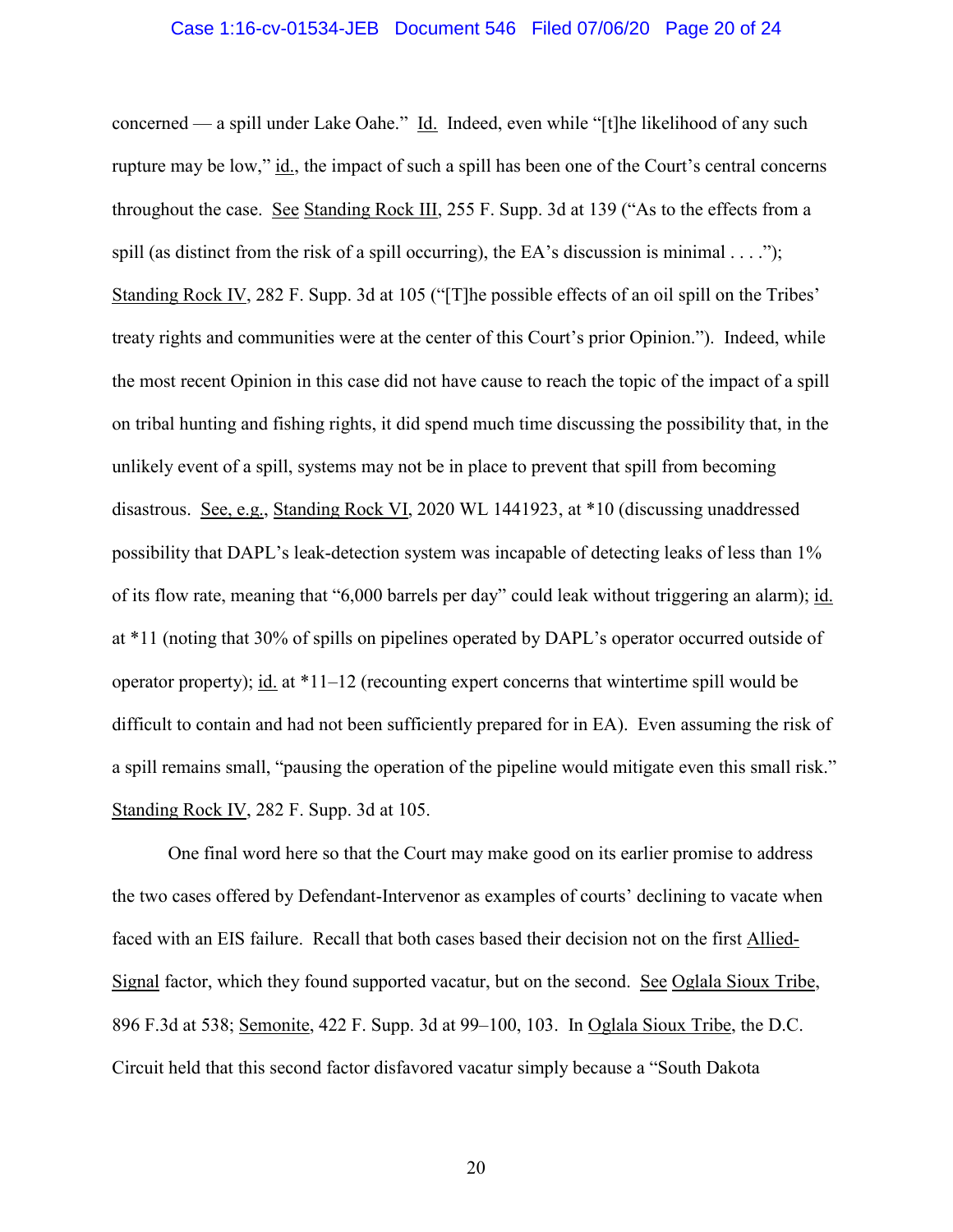#### Case 1:16-cv-01534-JEB Document 546 Filed 07/06/20 Page 21 of 24

permitting requirement independently bar[red] it from moving forward with construction on the site until the [agency] complete[d] its compliance with NEPA." 896 F.3d at 538. In Semonite, however, there was significant disruption anticipated from vacatur: the district court was concerned by "the risk that hundreds of thousands of people will be left with an unreliable power source if the permit is vacated." 422 F. Supp. 3d at 103. It would be "unjust," that court reasoned, "to force all of those people to bear the brunt of the harm when they are not responsible for its cause." Id. at 102. Such is not the case here: the disruption Dakota Access focuses on is to its own interests and those of the industry, both of whom relied on the continued operation of the pipeline in the face of ongoing litigation as well as changes in the administration's stance on the environmental propriety of the pipeline. The parties do not raise any possibility that hundreds of thousands of ordinary citizens will be deprived of a reliable source of oil if DAPL is shut down, and, in fact, as already discussed, oil wells are currently being closed given a low demand having nothing to do with the pipeline.

The other reason that the district court in Semonite considered the disruption too weighty to ignore was that the removal of the agency project in question — which "would [have] involve[d] dismantling seventeen steel lattice towers and removing 37.8 miles of conductor, 8.4 miles of fiber optic shield wire, 32 solar panels and solar lighting systems, and all associated hardware" would have posed a "risk of massive waste" should the Corps ultimately "reissue the permit after conducting an EIS." 422 F. Supp. 3d at 103. The Corps admittedly does raise a similar removal issue here, pointing out that the dismantling of the pipeline under Lake Oahe would lead to "waste of time, energy, and resources, as well as environmental impacts such as ground disturbance and increased emissions from heavy construction machinery." Corps Remedy Br. at 17. But the Court is not ordering that such step be taken, and any decision to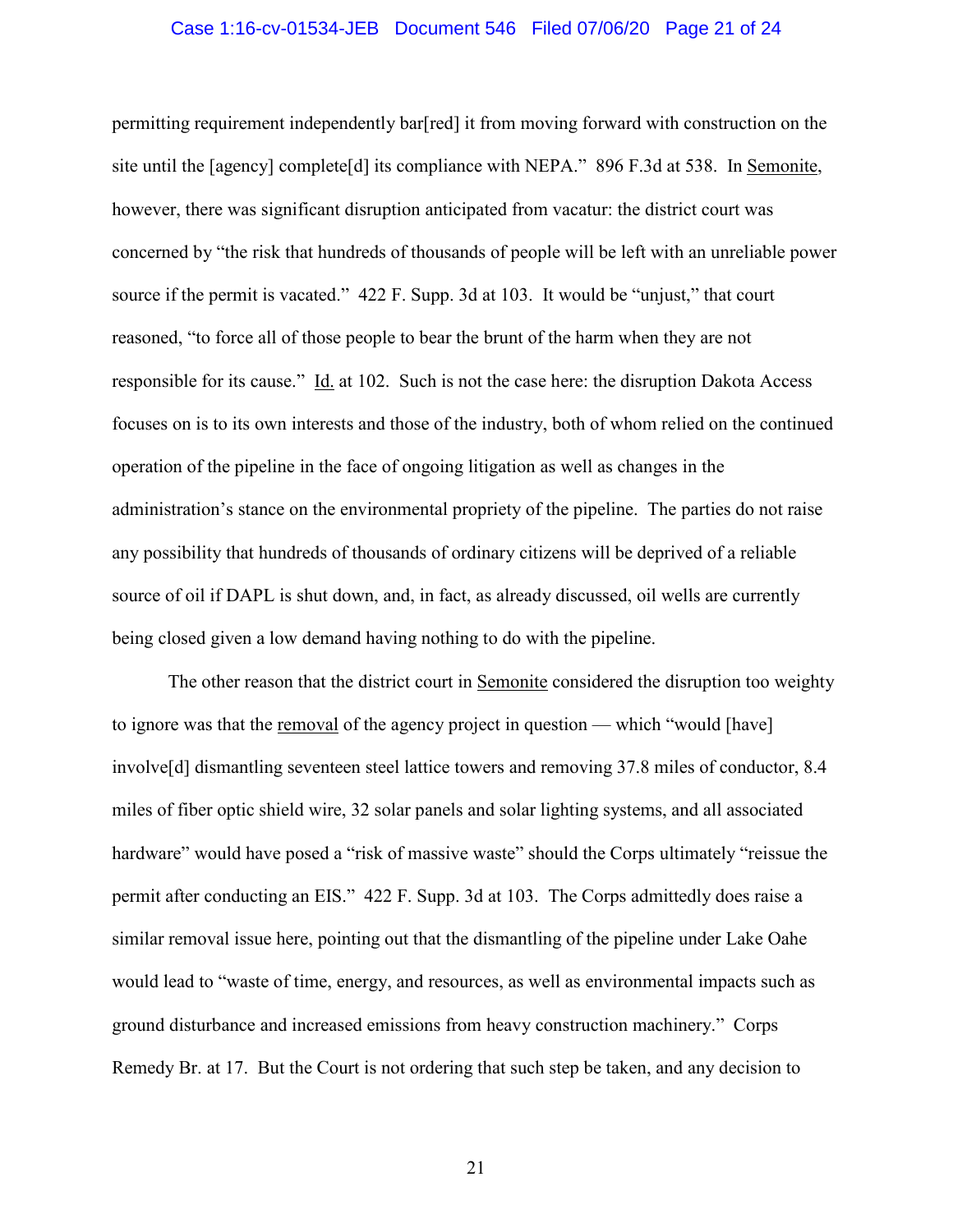### Case 1:16-cv-01534-JEB Document 546 Filed 07/06/20 Page 22 of 24

remove is entirely within the Corps' control. As the agency explains, once the Court vacates the easement, the pipeline is considered an "encroachment" on federal lands and can be dealt with in one of four ways at the Corps' discretion. See id. at 6. Removal is indeed one of those options, but so is "outgrant or consent (for easements)." Id. (quoting one of the Corps' engineering regulations). Removal is therefore not the remedy being considered by the Court today, and it may not be the remedy chosen by the Corps in the future. Accord Standing Rock IV, 282 F. Supp. 3d at 107 ("Plaintiffs are not asking for the pipeline itself, or for any existing infrastructure, to be dismantled.").

# 2. *Environmental Disruption*

Dakota Access here attempts to resurrect an unsuccessful argument from the last round of remedy briefing. It argues that if DAPL is inoperative, the crude oil must be transported by rail, and rail transport has worse environmental consequences than any potential pipeline spill. In 2017, however, the Court "reject[ed] th[e] argument" that "alternative modes of transport required by vacatur, if any, will necessarily increase the risk of an oil spill." Id. at 107.

Not much has changed this time around. DAPL once again frames the shift to rail transportation in speculative terms. Compare id. ("Defendants[] assert[] that vacatur 'could result in at least some portion' of the oil being moved via train . . . ."), with Corps Remedy Br. at 21 ("The Corps cannot state definitively that a particular percentage of the oil currently being transported by pipeline would be switched to rail in the event the Pipeline's easement is withdrawn."). Even assuming that some more oil will be transported by rail than would have been without a shutdown, the only new evidence the Corps and DAPL point to is a recent study by the Pipeline and Hazardous Materials Safety Administration comparing modes of oil transport, which ultimately concluded that "[e]ach mode has its own unique safety risks, and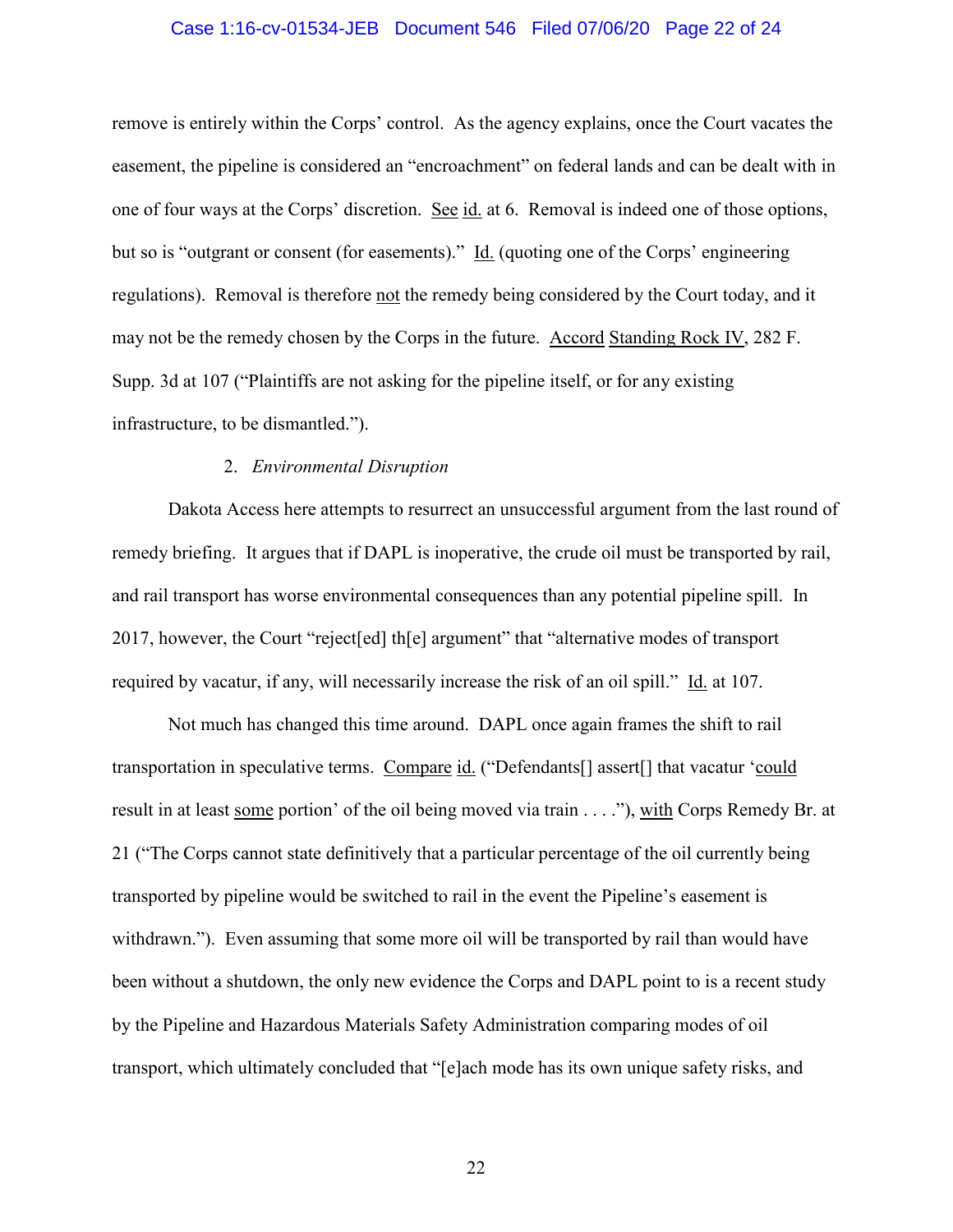#### Case 1:16-cv-01534-JEB Document 546 Filed 07/06/20 Page 23 of 24

more factors or different methodologies need to be considered to comprehensively answer the question of which mode is the safest." ECF No. 507-2 (PHMSA Report) at 9; see id. ("Significant knowledge gaps exist for the exposure, vulnerability, and consequences of crude oil transportation."). The report did find that, subject to these warnings, pipelines appear to have lower spill occurrences and amounts than rail transport. Id. While this is certainly an improvement on the dearth of information provided in the last round of remedy briefing, the report's self-stated limitations do not get Defendants and Defendant-Intervenor much farther than before.

The Court cannot forget, moreover, its responsibility to consider the potential environmental disruption of not vacating the easement, which it has discussed at length in prior Opinions and recapped above. See *supra* Section III.B.1. On balance, the inconclusive evidence of environmental harm from an unknown number of barrels being transferred to rail transportation does not move the needle toward remand without vacatur.

\* \* \*

Putting this all together, the Court finds that vacatur is the only appropriate remedy here. The first Allied-Signal prong weighs strongly in its favor, even if the second is a much closer call. The Court does not reach its decision with blithe disregard for the lives it will affect. It readily acknowledges that, even with the currently low demand for oil, shutting down the pipeline will cause significant disruption to DAPL, the North Dakota oil industry, and potentially other states. Yet, given the seriousness of the Corps' NEPA error, the impossibility of a simple fix, the fact that Dakota Access did assume much of its economic risk knowingly, and the potential harm each day the pipeline operates, the Court is forced to conclude that the flow of oil must cease. Not wishing to micromanage the shutdown, it will not prescribe the method by which DAPL must achieve this. The Court will nonetheless require the oil to stop flowing and